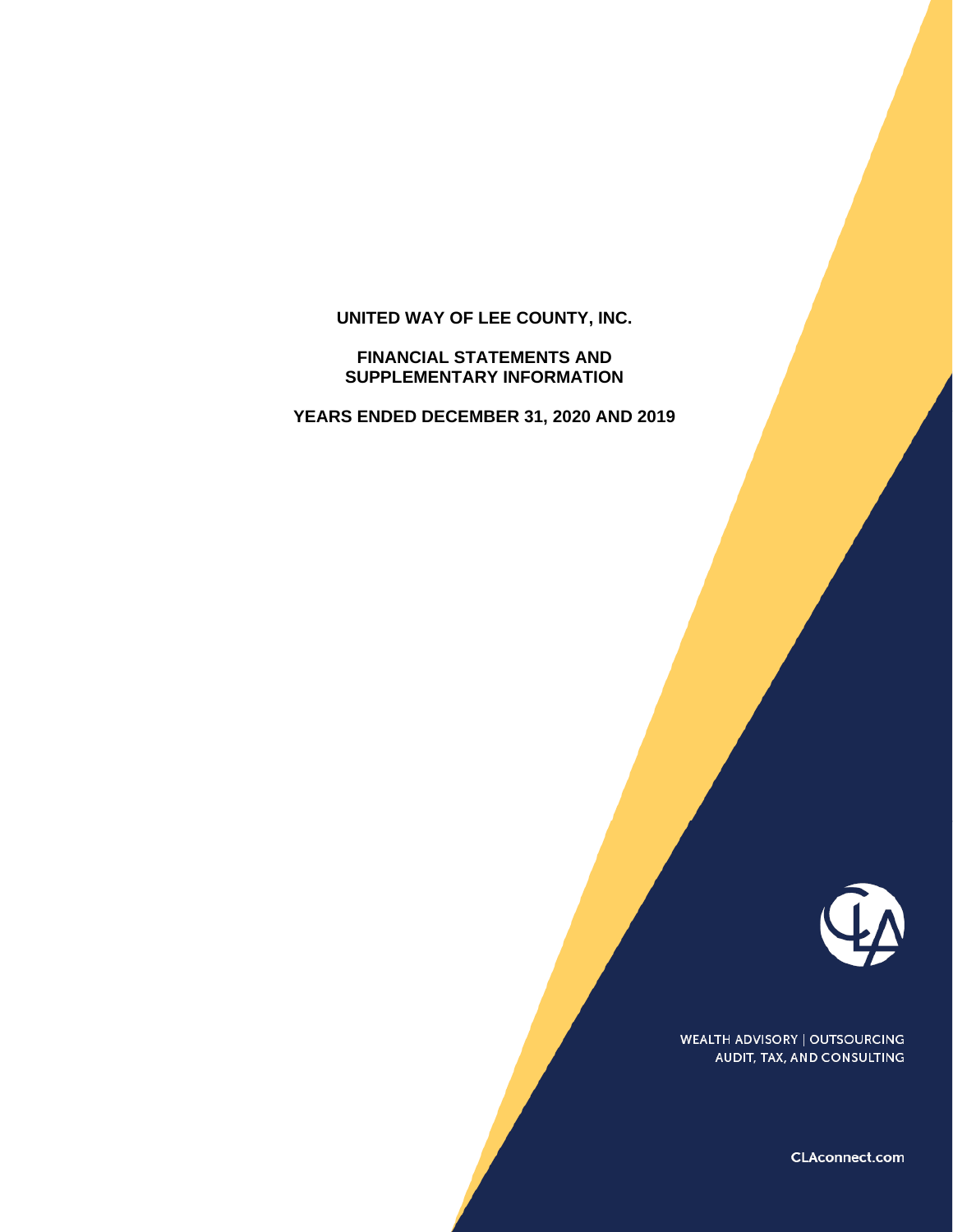## **UNITED WAY OF LEE COUNTY, INC. TABLE OF CONTENTS YEARS ENDED DECEMBER 31, 2020 AND 2019**

| <b>INDEPENDENT AUDITORS' REPORT</b>                                                                                                                                                                                                                     | 1            |
|---------------------------------------------------------------------------------------------------------------------------------------------------------------------------------------------------------------------------------------------------------|--------------|
| <b>FINANCIAL STATEMENTS</b>                                                                                                                                                                                                                             |              |
| <b>STATEMENTS OF FINANCIAL POSITION</b>                                                                                                                                                                                                                 | $\mathbf{3}$ |
| STATEMENTS OF ACTIVITIES AND CHANGES IN NET ASSETS                                                                                                                                                                                                      | 4            |
| <b>STATEMENTS OF FUNCTIONAL EXPENSES</b>                                                                                                                                                                                                                | 6            |
| <b>STATEMENTS OF CASH FLOWS</b>                                                                                                                                                                                                                         | 8            |
| <b>NOTES TO FINANCIAL STATEMENTS</b>                                                                                                                                                                                                                    | 9            |
| <b>SUPPLEMENTARY INFORMATION</b>                                                                                                                                                                                                                        |              |
| <b>ALLOCATIONS TO AGENCIES</b>                                                                                                                                                                                                                          | 20           |
| <b>INDEPENDENT AUDITORS' REPORT ON INTERNAL CONTROL OVER</b><br><b>FINANCIAL REPORTING AND ON COMPLIANCE AND OTHER MATTERS</b><br><b>BASED ON AN AUDIT OF FINANCIAL STATEMENTS PERFORMED IN</b><br><b>ACCORDANCE WITH GOVERNMENT AUDITING STANDARDS</b> | 22           |
| <b>INDEPENDENT AUDITORS' REPORT ON COMPLIANCE FOR EACH</b><br>MAJOR FEDERAL PROGRAM, REPORT ON INTERNAL CONTROL OVER<br><b>COMPLIANCE, AND REPORT ON THE SCHEDULE OF EXPENDITURES</b><br>OF FEDERAL AWARDS REQUIRED BY THE UNIFORM GUIDANCE             | 24           |
| <b>SCHEDULE OF EXPENDITURES OF FEDERAL AWARDS</b>                                                                                                                                                                                                       | 26           |
| NOTES TO SCHEDULE OF EXPENDITURES OF FEDERAL AWARDS                                                                                                                                                                                                     | 27           |
| <b>SCHEDULE OF FINDINGS AND QUESTIONED COSTS</b>                                                                                                                                                                                                        | 28           |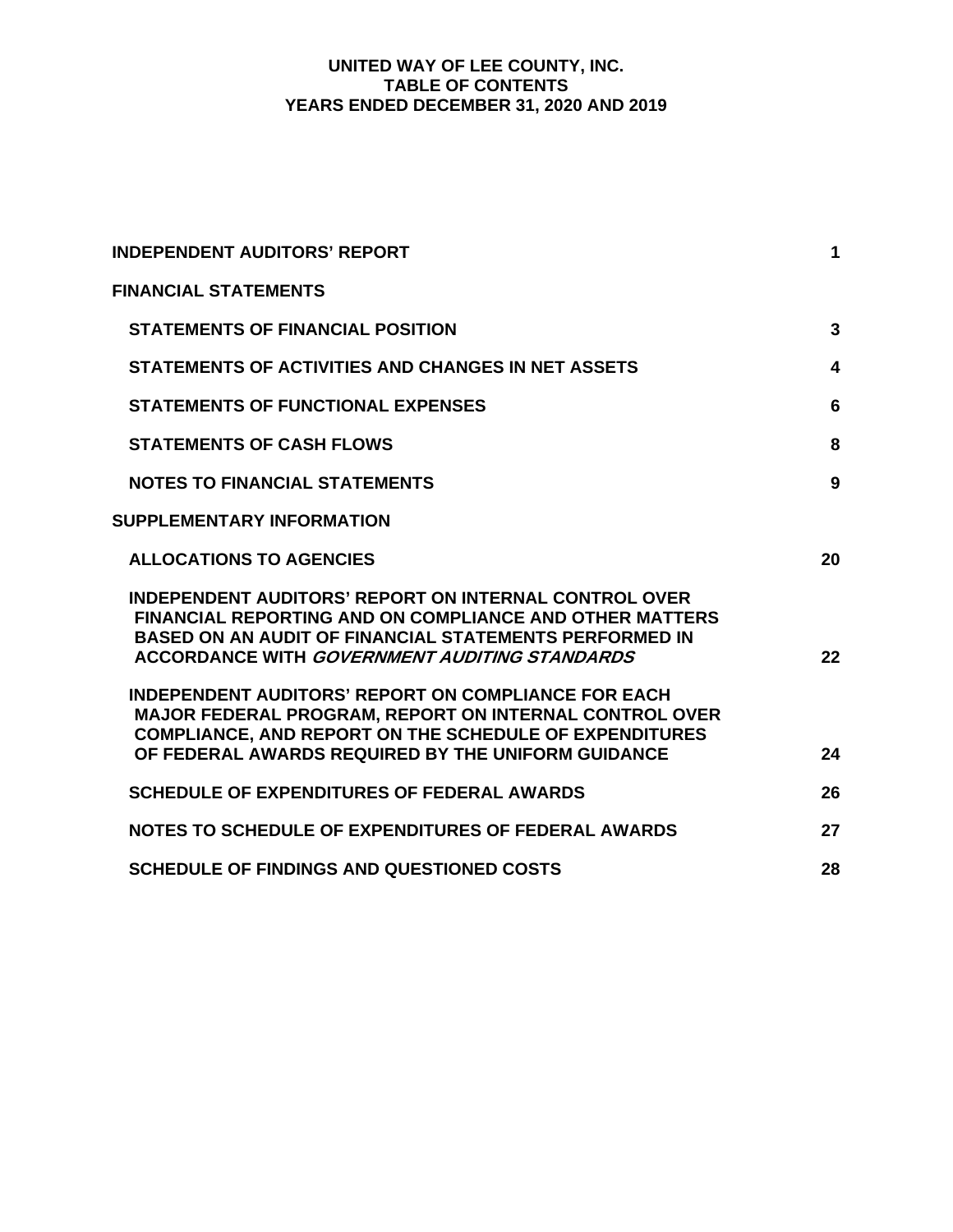

**CliftonLarsonAllen LLP CLAconnect.com**

# **INDEPENDENT AUDITORS' REPORT**

Board of Directors United Way of Lee County, Inc. Fort Myers, Florida

### **Report on the Financial Statements**

We have audited the accompanying financial statements of United Way of Lee County, Inc., which comprise the statements of financial position as of December 31, 2020 and 2019, and the related statements of activities and changes in net assets, functional expenses, and cash flows for the years then ended and the related notes to the financial statements.

## *Management's Responsibility for the Financial Statements*

Management is responsible for the preparation and fair presentation of these financial statements in accordance with accounting principles generally accepted in the United States of America; this includes the design, implementation, and maintenance of internal control relevant to the preparation and fair presentation of financial statements that are free from material misstatement, whether due to fraud or error.

### *Auditors' Responsibility*

Our responsibility is to express an opinion on these financial statements based on our audits. We conducted our audits in accordance with auditing standards generally accepted in the United States of America and the standards applicable to the financial audits contained in *Government Auditing Standards,* issued by the Comptroller General of the United States. Those standards require that we plan and perform the audit to obtain reasonable assurance about whether the consolidated financial statements are free from material misstatement.

An audit involves performing procedures to obtain evidence about the amounts and disclosures in the financial statements. The procedures selected depend on the auditors' judgment, including the assessment of the risks of material misstatement of the financial statements, whether due to fraud or error. In making those risk assessments, the auditor considers internal control relevant to the entity's preparation and fair presentation of the financials statement in order to design audit procedures that are appropriate in the circumstances, but not for the purpose of expressing an opinion on the effectiveness of the entity's internal control. Accordingly, we express no such opinion. An audit also includes evaluating the appropriateness of accounting policies used and the reasonableness of significant accounting estimates made by management, as well as evaluating the overall presentation of the financial statements.

We believe the audit evidence we have obtained is sufficient and appropriate to provide a basis for our audit opinion.



CLA is an independent member of Nexia International, a leading, global network of independent accounting and consulting firms. See nexia.com/member-firm-disclaimer for details.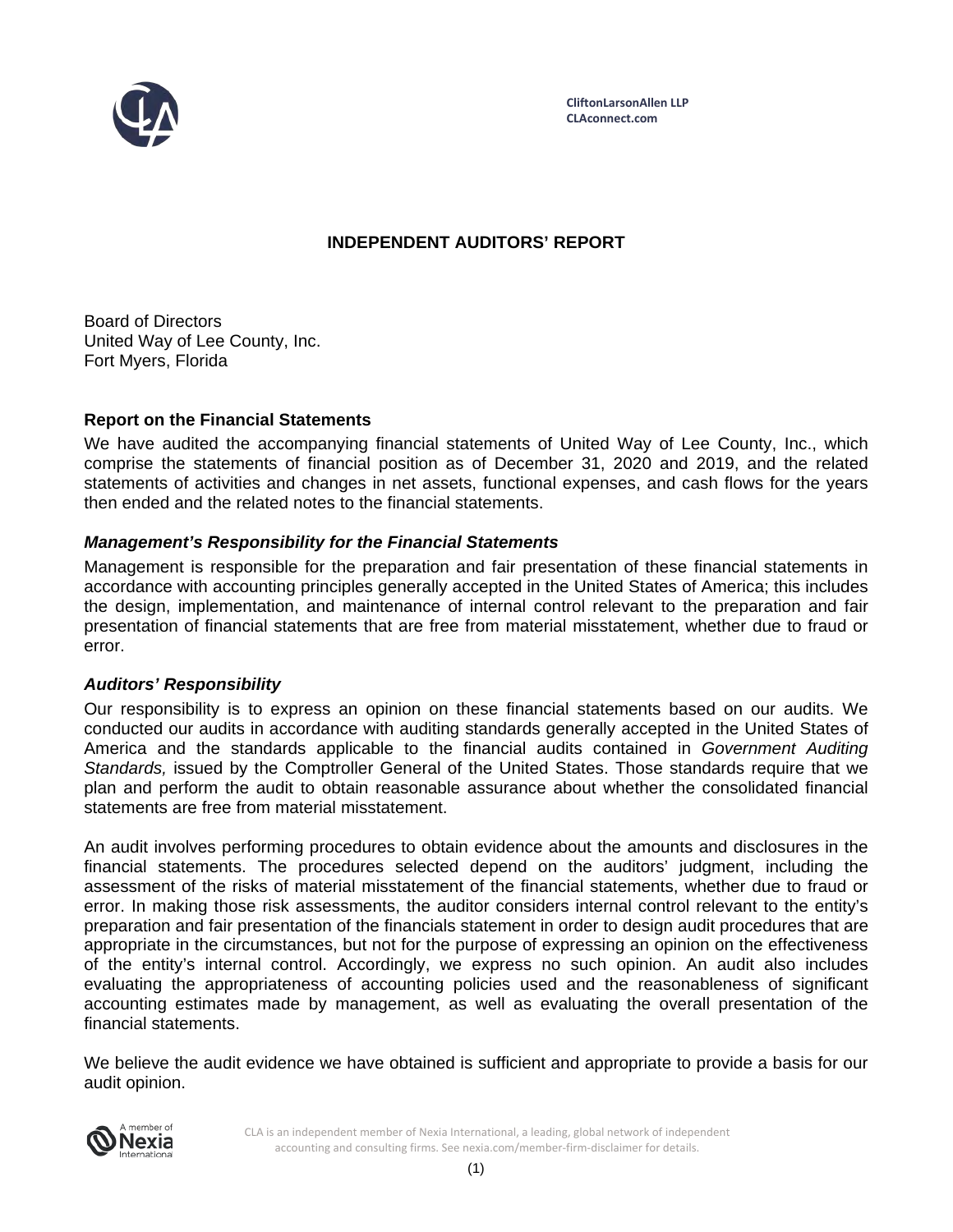## *Opinion*

In our opinion, the financial statements referred to above present fairly, in all material respects, the financial position of United Way of Lee County, Inc. as of December 31, 2020 and 2019, and the changes in its net assets and its cash flows for the years then ended in accordance with accounting principles generally accepted in the United States of America.

# *Other Matters*

## *Other Information*

Our audits were conducted for the purpose of forming an opinion on the financial statements as a whole. The allocations to agencies is presented for purposes of additional analysis and is not a required part of the financial statements. The schedule of expenditures of federal awards, as required by Title 2 U.S. *Code of Federal Regulations* Part 200, *Uniform Administrative Requirements, Cost Principles, and Audit Requirements for Federal Awards*, is also presented for purposes of additional analysis and is not a required part of the basic financial statements. The allocations to agencies and the schedule of expenditures of federal awards are the responsibility of management and were derived from and relate directly to the underlying accounting and other records used to prepare the financial statements. Such information has been subjected to the auditing procedures applied in the audit of the financial statements and certain additional procedures, including comparing and reconciling such information directly to the underlying accounting and other records used to prepare the financial statements or to the financial statements themselves, and other additional procedures in accordance with auditing standards generally accepted in the United States of America. In our opinion, the information is fairly stated, in all material respects, in relation to the financial statements as a whole.

## **Other Reporting Required by** *Government Auditing Standards*

In accordance with *Government Auditing Standards*, we have also issued our report dated March 11, 2022, on our consideration of United Way of Lee County, Inc.'s internal control over financial reporting and on our tests of its compliance with certain provisions of laws, regulations, contracts, and grant agreements and other matters. The purpose of that report is solely to describe the scope of our testing of internal control over financial reporting and compliance and the result of that testing, and not to provide an opinion on the effectiveness of United Way of Lee County, Inc.'s internal controls over financial reporting or on compliance. That report is an integral part of an audit performed in accordance with *Government Auditing Standards* in considering United Way of Lee County, Inc.'s internal control over financial reporting and compliance.

Clifton Larson Allen LLP

# **CliftonLarsonAllen LLP**

Fort Myers, Florida March 11, 2022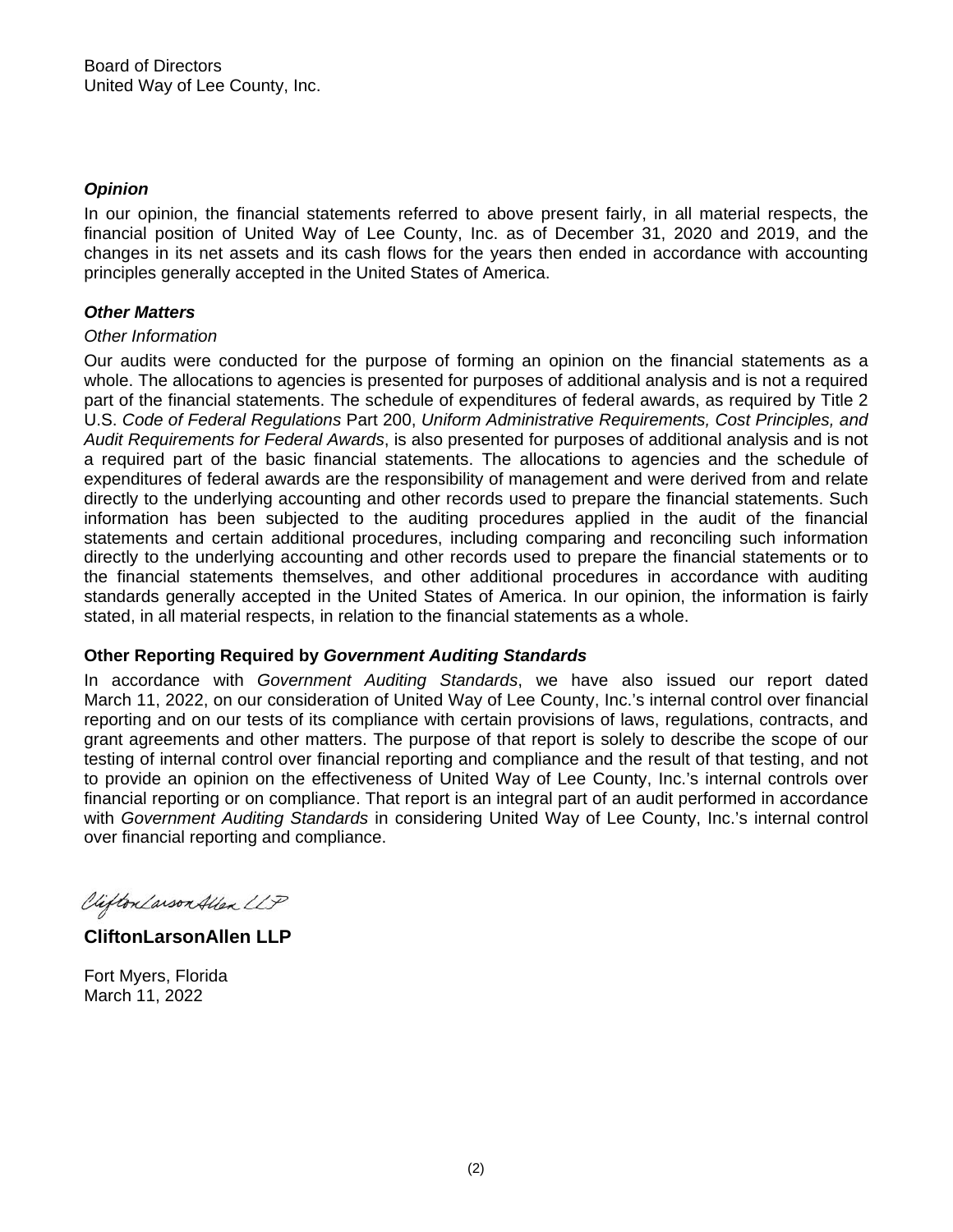### **UNITED WAY OF LEE COUNTY, INC. STATEMENTS OF FINANCIAL POSITION DECEMBER 31, 2020 AND 2019**

|                                                                             |    | 2020       | 2019 |            |
|-----------------------------------------------------------------------------|----|------------|------|------------|
| <b>ASSETS</b>                                                               |    |            |      |            |
| Cash and Cash Equivalents                                                   | \$ | 1,562,947  | \$   | 1,201,122  |
| <b>Escrow Cash</b>                                                          |    |            |      |            |
| Pledges Receivable:                                                         |    |            |      |            |
| 2021-2022 Campaign Less Allowance for Uncollectible                         |    |            |      |            |
| Pledges of \$-0-                                                            |    |            |      |            |
| 2020-2021 Campaign Less Allowance for Uncollectible<br>Pledges of \$221,760 |    | 3,738,244  |      | 73,500     |
| 2019-2020 Campaign Less Allowance for Uncollectible                         |    |            |      |            |
| Pledges of \$564,369 for 2020 and \$289,381 for 2019                        |    | 1,130,857  |      | 4,878,142  |
| 2018-2019 Campaign Less Allowance for Uncollectible                         |    |            |      |            |
| Pledges of \$584,548                                                        |    |            |      | 842,498    |
| <b>Prepaid Expense</b>                                                      |    | 42,128     |      | 76,840     |
| Donated Inventory                                                           |    | 359,432    |      | 233,676    |
| Due from Other Agencies                                                     |    | 670,863    |      | 115,707    |
| Beneficial Interest in Designated Endowment Assets Held by Others           |    | 113,264    |      | 103,677    |
| <b>Board-Designated Endowment</b>                                           |    | 2,643,959  |      | 2,431,330  |
| Land, Building, and Equipment, Net                                          |    | 1,194,240  |      | 1,215,283  |
| <b>Total Assets</b>                                                         |    | 11,455,934 | S.   | 11,171,775 |
| <b>LIABILITIES AND NET ASSETS</b>                                           |    |            |      |            |
| <b>LIABILITIES</b>                                                          |    |            |      |            |
| Accounts Payable and Accrued Expenses                                       | \$ | 678,202    | \$   | 315,737    |
| Donor Designations Payable                                                  |    | 89,544     |      | 83,896     |
| Paycheck Protection Program Loan                                            |    | 445,300    |      |            |
| <b>Total Liabilities</b>                                                    |    | 1,213,046  |      | 399,633    |
| <b>NET ASSETS</b>                                                           |    |            |      |            |
| <b>Without Donor Restrictions:</b>                                          |    |            |      |            |
| Undesignated                                                                |    | (863, 245) |      | (860, 824) |
| <b>Board-Designated Endowment</b>                                           |    | 2,757,223  |      | 2,535,007  |
| Invested in Land, Building, and Equipment                                   |    | 1,194,240  |      | 1,215,283  |
| <b>Total Unrestricted</b>                                                   |    | 3,088,218  |      | 2,889,466  |
| <b>With Donor Restrictions:</b>                                             |    |            |      |            |
| <b>Time-Restricted for Future Periods</b>                                   |    | 7,154,670  |      | 7,882,676  |
| <b>Total Net Assets</b>                                                     |    | 10,242,888 |      | 10,772,142 |
| <b>Total Liabilities and Net Assets</b>                                     |    | 11,455,934 | \$   | 11,171,775 |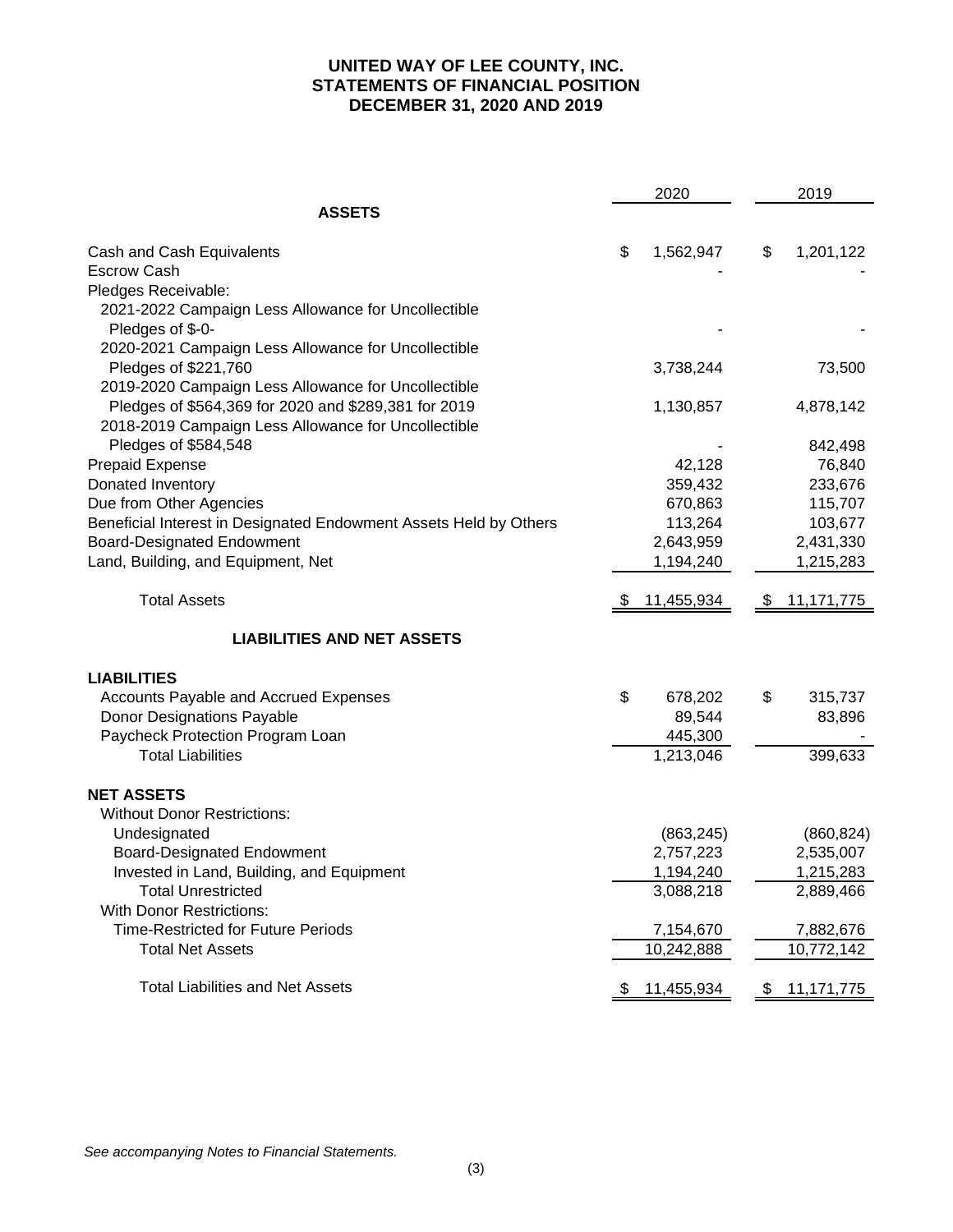## **UNITED WAY OF LEE COUNTY, INC. STATEMENT OF ACTIVITIES AND CHANGES IN NET ASSETS YEAR ENDED DECEMBER 31, 2020**

|                                              | <b>Without Donor</b> |              | <b>With Donor</b>  |       |                        |
|----------------------------------------------|----------------------|--------------|--------------------|-------|------------------------|
|                                              |                      | Restrictions | Restrictions       | Total |                        |
| <b>REVENUE AND SUPPORT</b>                   |                      |              |                    |       |                        |
| Annual Campaign - Current Year:              |                      |              |                    |       |                        |
| <b>Contributions and Pledges</b>             | \$                   |              | \$<br>7,453,764    | \$    | 7,453,764              |
| Less: Donor Designations                     |                      |              | (89, 544)          |       | (89, 544)              |
| Less: Uncollectible Pledges                  |                      |              | (221, 760)         |       | (221, 760)             |
| Net Campaign Revenue - Current Year          |                      |              | 7,142,460          |       | 7,142,460              |
| Annual Campaign - Prior Year:                |                      |              |                    |       |                        |
| <b>Contributions and Pledges</b>             |                      | 10,511,881   | (8, 255, 243)      |       | 2,256,638              |
| Less: Donor Designations                     |                      | (188, 209)   | 83,896             |       | (104, 313)             |
| Less: Donor Designations Non United Way      |                      | (337, 379)   |                    |       | (337, 379)             |
| Less: Uncollectible Pledges                  |                      | (934, 402)   | 300,881            |       | (633, 521)             |
| Net Campaign Revenue - Prior Year            |                      | 9,051,891    | $\sqrt{7},870,466$ |       | 1,181,425              |
| Total Campaign Contributions, Net            |                      | 9,051,891    | (728,006)          |       | 8,323,885              |
| Other Income:                                |                      |              |                    |       |                        |
| In-Kind Donations                            |                      | 5,191,412    |                    |       | 5,191,412              |
| <b>Rental Income</b>                         |                      | 4,920        |                    |       | 4,920                  |
| Program Grants                               |                      | 3,078,715    |                    |       | 3,078,715              |
| Investment Income                            |                      | 337,614      |                    |       | 337,614                |
| Miscellaneous Income                         |                      | 181          |                    |       | 181                    |
| <b>Total Other Income</b>                    |                      | 8,612,842    |                    |       | 8,612,842              |
| <b>NET ASSETS RELEASED FROM RESTRICTIONS</b> |                      |              |                    |       |                        |
| <b>Total Revenue and Support</b>             |                      | 17,664,733   | (728,006)          |       | 16,936,727             |
| <b>EXPENSES</b>                              |                      |              |                    |       |                        |
| Program Services:                            |                      |              |                    |       |                        |
| <b>Agency Allocations</b>                    |                      | 6,303,203    |                    |       | 6,303,203              |
| Less: Donor Designations                     |                      | (188, 209)   |                    |       | (188, 209)             |
| Net Agency Allocations                       |                      | 6,114,994    |                    |       | 6,114,994              |
| Other Allocations and Agency Relations       |                      | 111,786      |                    |       | 111,786                |
| <b>Other Program Services</b>                |                      | 4,801,765    |                    |       | 4,801,765              |
| In-Kind Distributions                        |                      | 5,065,656    |                    |       | 5,065,656              |
| Payments to National and State               |                      |              |                    |       |                        |
| United Way Organizations                     |                      | 144,804      |                    |       | 144,804                |
| <b>Total Program Services</b>                |                      | 16,239,005   |                    |       | 16,239,005             |
| <b>Support Services:</b>                     |                      |              |                    |       |                        |
| Fundraising                                  |                      | 674,627      |                    |       | 674,627                |
| Management and General                       |                      | 343,964      |                    |       | 343,964                |
| <b>Building Expenses</b>                     |                      | 208,385      |                    |       | 208,385                |
| <b>Total Support Services</b>                |                      | 1,226,976    |                    |       | $\overline{1,}226,976$ |
| <b>Total Expenses</b>                        |                      | 17,465,981   |                    |       | 17,465,981             |
| <b>CHANGE IN NET ASSETS</b>                  |                      | 198,752      | (728,006)          |       | (529, 254)             |
| Net Assets - Beginning of Year               |                      | 2,889,466    | 7,882,676          |       | 10,772,142             |
| <b>NET ASSETS - END OF YEAR</b>              | \$                   | 3,088,218    | \$<br>7,154,670    | \$    | 10,242,888             |

*See accompanying Notes to Financial Statements.*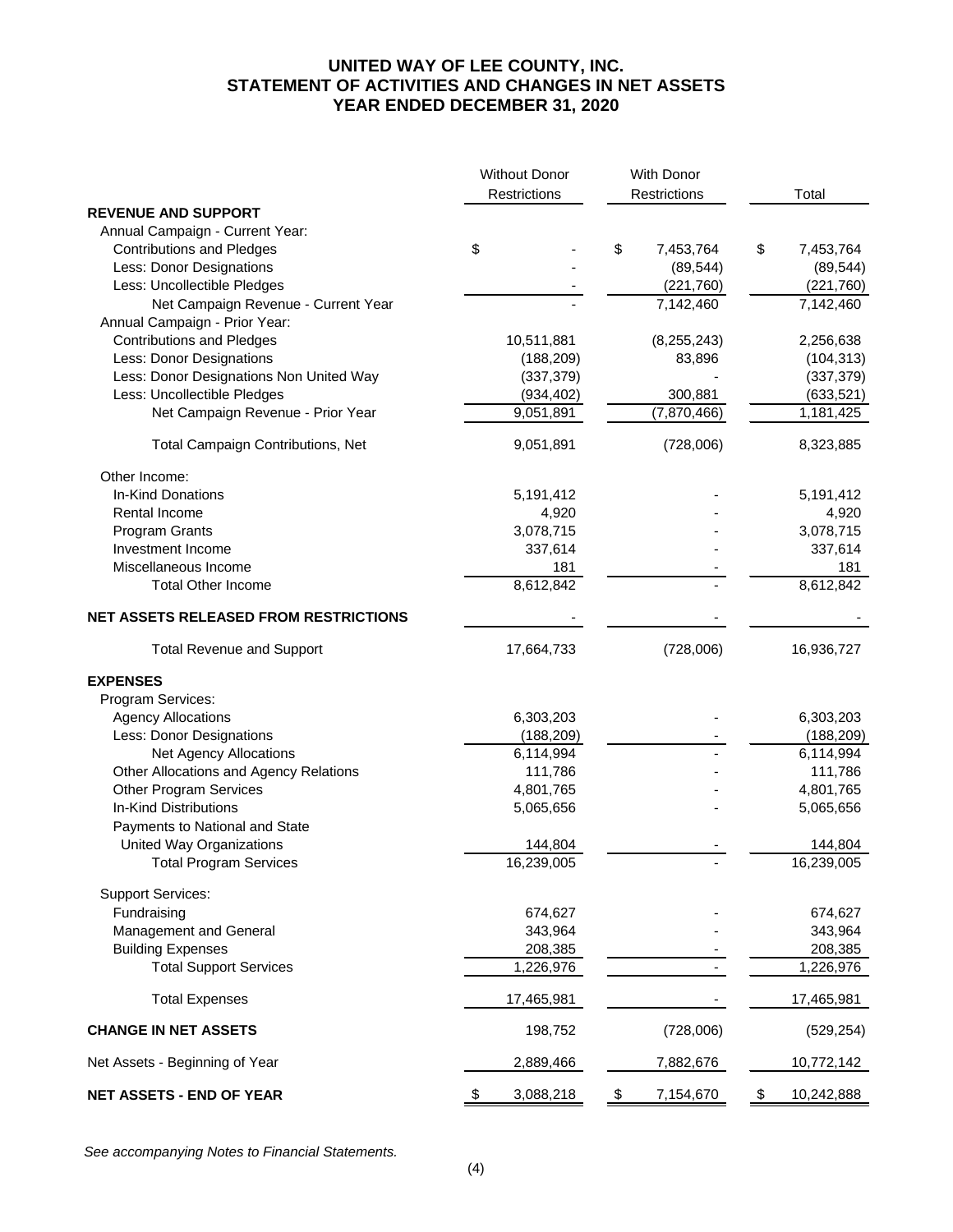## **UNITED WAY OF LEE COUNTY, INC. STATEMENT OF ACTIVITIES AND CHANGES IN NET ASSETS YEAR ENDED DECEMBER 31, 2019**

|                                              | <b>Without Donor</b><br>Restrictions |            | With Donor<br><b>Restrictions</b> |             |    | Total      |
|----------------------------------------------|--------------------------------------|------------|-----------------------------------|-------------|----|------------|
| <b>REVENUE AND SUPPORT</b>                   |                                      |            |                                   |             |    |            |
| Annual Campaign - Current Year:              |                                      |            |                                   |             |    |            |
| <b>Contributions and Pledges</b>             | \$                                   |            | \$                                | 8,255,243   | \$ | 8,255,243  |
| Less: Donor Designations                     |                                      |            |                                   | (83, 896)   |    | (83, 896)  |
| Less: Uncollectible Pledges                  |                                      |            |                                   | (300, 881)  |    | (300, 881) |
| Net Campaign Revenue - Current Year          |                                      |            |                                   | 7,870,466   |    | 7,870,466  |
| Annual Campaign - Prior Year:                |                                      |            |                                   |             |    |            |
| <b>Contributions and Pledges</b>             |                                      | 10,324,687 |                                   | (7,808,430) |    | 2,516,257  |
| Less: Donor Designations                     |                                      | (741, 718) |                                   | 46,834      |    | (694, 884) |
| Less: Uncollectible Pledges                  |                                      | (570, 926) |                                   | 257,508     |    | (313, 418) |
| Net Campaign Revenue - Prior Year            |                                      | 9,012,043  |                                   | (7,504,088) |    | 1,507,955  |
| Total Campaign Contributions, Net            |                                      | 9,012,043  |                                   | 366,378     |    | 9,378,421  |
| Other Income:                                |                                      |            |                                   |             |    |            |
| In-Kind Donations                            |                                      | 3,174,323  |                                   |             |    | 3,174,323  |
| Rental Income                                |                                      | 47,985     |                                   |             |    | 47,985     |
| Program Grants                               |                                      | 833,024    |                                   | 12,210      |    | 845,234    |
| <b>Investment Loss</b>                       |                                      | 502,199    |                                   |             |    | 502,199    |
| <b>Total Other Income</b>                    |                                      | 4,557,531  |                                   | 12,210      |    | 4,569,741  |
| <b>NET ASSETS RELEASED FROM RESTRICTIONS</b> |                                      | 122,684    |                                   | (122, 684)  |    |            |
| <b>Total Revenue and Support</b>             |                                      | 13,692,258 |                                   | 255,904     |    | 13,948,162 |
| <b>EXPENSES</b>                              |                                      |            |                                   |             |    |            |
| Program Services:                            |                                      |            |                                   |             |    |            |
| <b>Agency Allocations</b>                    |                                      | 7,232,769  |                                   |             |    | 7,232,769  |
| Less: Donor Designations                     |                                      | (741, 718) |                                   |             |    | (741, 718) |
| Net Agency Allocations                       |                                      | 6,491,051  |                                   |             |    | 6,491,051  |
| Other Allocations and Agency Relations       |                                      | 218,883    |                                   |             |    | 218,883    |
| <b>Other Program Services</b>                |                                      | 2,481,021  |                                   |             |    | 2,481,021  |
| In-Kind Distributions                        |                                      | 2,990,503  |                                   |             |    | 2,990,503  |
| Payments to National and State               |                                      |            |                                   |             |    |            |
| United Way Organizations                     |                                      | 121,082    |                                   |             |    | 121,082    |
| <b>Total Program Services</b>                |                                      | 12,302,540 |                                   |             |    | 12,302,540 |
| <b>Support Services:</b>                     |                                      |            |                                   |             |    |            |
| Fundraising                                  |                                      | 772,374    |                                   |             |    | 772,374    |
| Management and General                       |                                      | 306,286    |                                   |             |    | 306,286    |
| <b>Building Expenses</b>                     |                                      | 234,413    |                                   |             |    | 234,413    |
| <b>Total Support Services</b>                |                                      | 1,313,073  |                                   |             |    | 1,313,073  |
| <b>Total Expenses</b>                        |                                      | 13,615,613 |                                   |             |    | 13,615,613 |
| <b>CHANGE IN NET ASSETS</b>                  |                                      | 76,645     |                                   | 255,904     |    | 332,549    |
| Net Assets - Beginning of Year               |                                      | 2,812,821  |                                   | 7,626,772   |    | 10,439,593 |
| <b>NET ASSETS - END OF YEAR</b>              | \$                                   | 2,889,466  | $\frac{1}{2}$                     | 7,882,676   | \$ | 10,772,142 |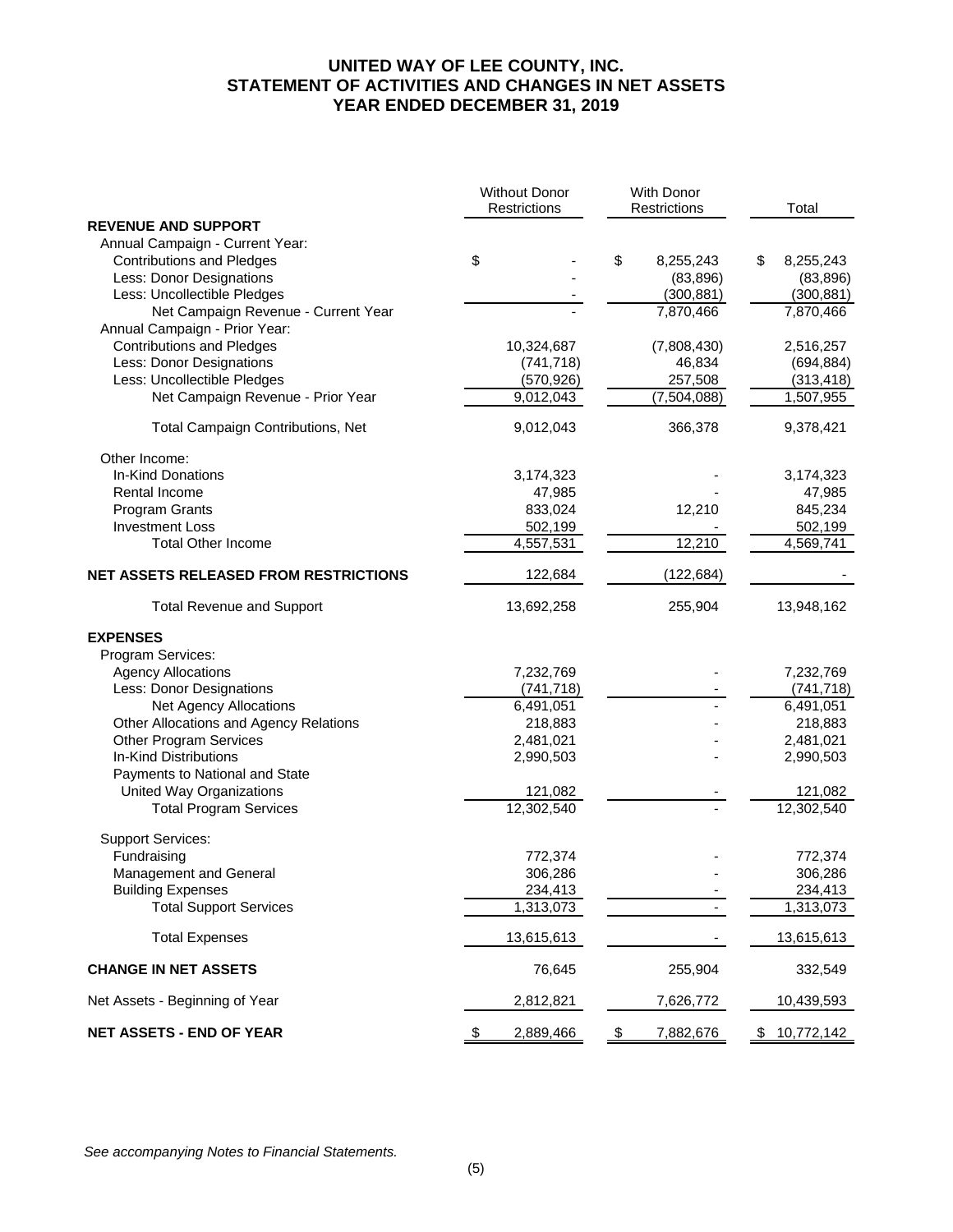### **UNITED WAY OF LEE COUNTY, INC. STATEMENT OF FUNCTIONAL EXPENSES YEAR ENDED DECEMBER 31, 2020**

|                                  | <b>Program Services</b>            |                   |                                   |                                    |               | <b>Support Services</b>                    |                                  |               |                           |                 |                                  |                |
|----------------------------------|------------------------------------|-------------------|-----------------------------------|------------------------------------|---------------|--------------------------------------------|----------------------------------|---------------|---------------------------|-----------------|----------------------------------|----------------|
|                                  | Allocations<br>Agency<br>Relations | United Way<br>211 | United Way<br>Volunteer<br>Center | Community<br>Building/UW<br>Houses | <b>VITA</b>   | Payments to<br>Affiliated<br>Organizations | <b>Total Program</b><br>Services | Fundraising   | Management<br>and General | <b>Building</b> | <b>Total Support</b><br>Services | Totals         |
| Salaries                         | 196,955                            | \$<br>956,387     | \$<br>282,417                     | 331,541<br>\$                      | 103,389<br>\$ | \$                                         | ,870,689                         | \$<br>416,511 | 130,157<br>\$             | 44,941<br>-S    | 591,609<br>S                     | 2,462,298<br>S |
| <b>Employee Benefits</b>         | 34,255                             | 166,317           | 49,118                            | 57,105                             | 17,981        | $\overline{\phantom{a}}$                   | 324.776                          | 71,659        | 21,811                    | 7,815           | 101,285                          | 426,061        |
| Payroll Taxes                    | 15,593                             | 75,720            | 22,360                            | 25,996                             | 8,186         | $\overline{\phantom{a}}$                   | 147,855                          | 32,723        | 10,305                    | 3,558           | 46,586                           | 194,441        |
| Total                            | 246,803                            | 1,198,424         | 353,895                           | 414,642                            | 129,556       | $\sim$                                     | 2,343,320                        | 520,893       | 162,273                   | 56,314          | 739,480                          | 3,082,800      |
| <b>Annual Agency Allocations</b> | 5,961,075                          |                   |                                   |                                    |               | $\overline{\phantom{a}}$                   | 5,961,075                        |               |                           |                 |                                  | 5,961,075      |
| Auto and Travel                  | 258                                | 423               | 4,116                             | 4,188                              | 1,128         |                                            | 10,113                           | 4,786         | 436                       |                 | 5,222                            | 15,335         |
| <b>Buildings Maintenance</b>     |                                    | 139               |                                   | 25,289                             |               |                                            | 25,428                           |               | 583                       | 43,227          | 43,810                           | 69,238         |
| Depreciation                     | 161                                | 722               | 186                               | 277                                | 98            |                                            | 1,444                            | 460           | 31,862                    | 60,002          | 92,324                           | 93,768         |
| <b>Direct Assistance</b>         |                                    | 457,122           | $\overline{\phantom{a}}$          |                                    |               | $\overline{\phantom{a}}$                   | 457,122                          | $\sim$        | 68,573                    |                 | 68,573                           | 525,695        |
| Dues and Subscriptions           |                                    | 7,272             | 160                               | 200                                |               | $\blacksquare$                             | 7,632                            | 512           | 980                       |                 | 1,492                            | 9,124          |
| Grants to Others                 |                                    |                   | $\overline{\phantom{a}}$          | 1,974,224                          |               | $\overline{\phantom{a}}$                   | 1,974,224                        |               |                           |                 |                                  | 1,974,224      |
| In-Kind Distributions            |                                    |                   |                                   | 5,065,656                          |               | $\overline{\phantom{a}}$                   | 5,065,656                        |               |                           |                 |                                  | 5,065,656      |
| Insurance                        |                                    |                   |                                   | 6,498                              |               |                                            | 6,498                            |               | 2,786                     | 20,734          | 23,520                           | 30,018         |
| Meetings                         | 59                                 | 228               | 590                               | 2,230                              | 121           |                                            | 3,228                            | 502           | 596                       |                 | 1,098                            | 4,326          |
| <b>Office Supplies</b>           | 6,255                              | 9,639             | 15,319                            | 45,273                             | 13,377        | $\overline{\phantom{a}}$                   | 89,863                           | 20,681        | 17,736                    | 335             | 38,752                           | 128,615        |
| Other                            |                                    | 106               |                                   | 76                                 | 61            |                                            | 243                              | 35,705        | 150                       |                 | 35,855                           | 36,098         |
| Payments to National and State   |                                    |                   |                                   |                                    |               |                                            |                                  |               |                           |                 |                                  |                |
| United Way Organizations         |                                    |                   |                                   |                                    |               | 144,804                                    | 144,804                          |               |                           |                 |                                  | 144,804        |
| Postage                          | $\overline{c}$                     | 328               | 147                               | 1,231                              | 372           | $\overline{\phantom{a}}$                   | 2,080                            | 7,967         | 1,606                     |                 | 9,573                            | 11,653         |
| Printing                         | 159                                | 2,718             | 605                               | 756                                | 2,348         |                                            | 6,586                            | 19,835        | 105                       | 36              | 19,976                           | 26,562         |
| <b>Professional Fees</b>         | 10,348                             | 24,694            | 4,540                             | 7,291                              | 3,688         |                                            | 50,561                           | 59,803        | 23,938                    | 655             | 84,396                           | 134,957        |
| Rent                             |                                    |                   |                                   | 27,940                             |               |                                            | 27,940                           |               |                           |                 |                                  | 27,940         |
| <b>Rental Maintenance</b>        |                                    | 1,399             |                                   | 5,167                              |               |                                            | 6,566                            |               | 9,178                     | 11,462          | 20,640                           | 27,206         |
| Telephone                        | 1,660                              | 23,360            | 2,380                             | 10,587                             | 991           | $\blacksquare$                             | 38,978                           | 3,483         | 20,970                    | 379             | 24,832                           | 63,810         |
| Training                         |                                    | 841               |                                   |                                    | 569           |                                            | 1,410                            |               | 2,192                     |                 | 2,192                            | 3,602          |
| <b>Utilities</b>                 |                                    | 52                |                                   | 14,182                             |               |                                            | 14.234                           |               |                           | 15,241          | 15,241                           | 29,475         |
| <b>Total Expenses</b>            | 6,226,780                          | \$1,727,467       | 381,938<br>\$                     | \$7,605,707                        | 152,309<br>\$ | 144,804<br>\$                              | \$16,239,005                     | 674,627<br>\$ | 343,964<br>\$             | 208,385<br>S    | \$1,226,976                      | \$17,465,981   |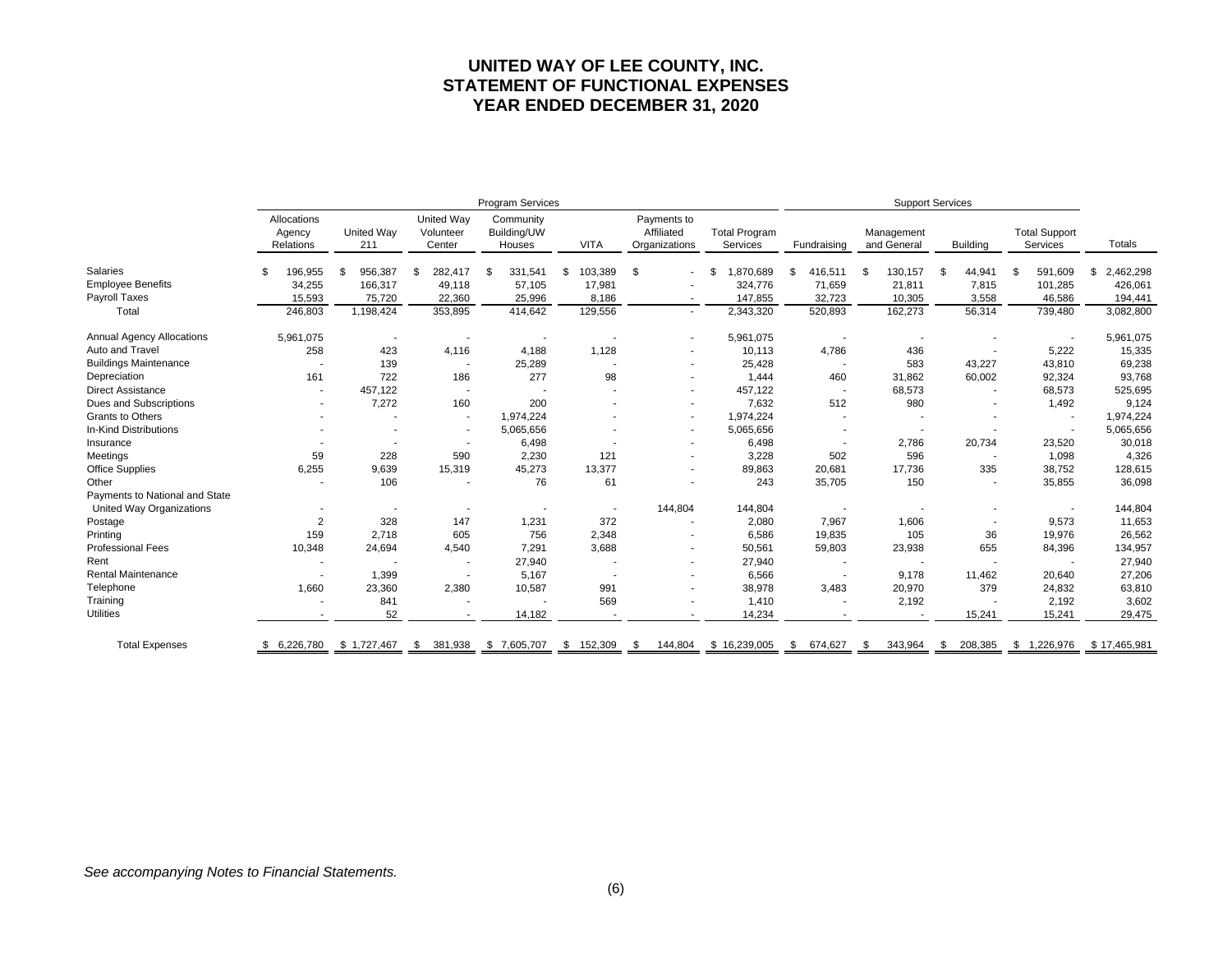### **UNITED WAY OF LEE COUNTY, INC. STATEMENT OF FUNCTIONAL EXPENSES YEAR ENDED DECEMBER 31, 2019**

|                                  |                                    |                   |                                   | <b>Program Services</b>            |               |                                            |                                  | <b>Support Services</b> |                           |                 |                                  |                 |
|----------------------------------|------------------------------------|-------------------|-----------------------------------|------------------------------------|---------------|--------------------------------------------|----------------------------------|-------------------------|---------------------------|-----------------|----------------------------------|-----------------|
|                                  | Allocations<br>Agency<br>Relations | United Way<br>211 | United Way<br>Volunteer<br>Center | Community<br>Building/UW<br>Houses | <b>VITA</b>   | Payments to<br>Affiliated<br>Organizations | <b>Total Program</b><br>Services | Fundraising             | Management<br>and General | <b>Building</b> | <b>Total Support</b><br>Services | Totals          |
| <b>Salaries</b>                  | 153,480<br>\$.                     | 699,729<br>\$     | \$<br>185,718                     | \$<br>267,391                      | 91,384<br>-\$ | \$                                         | ,397,702                         | \$<br>421,931           | 156,271<br>\$             | 51,283<br>-S    | 629,485<br>-S                    | 2,027,187<br>\$ |
| <b>Employee Benefits</b>         | 28,641                             | 131,100           | 35,054                            | 48,994                             | 16,928        |                                            | 260,717                          | 76,811                  | 28,977                    | 9,382           | 115,170                          | 375,887         |
| Payroll Taxes                    | 11,726                             | 53,097            | 13,892                            | 20,154                             | 7,076         | $\sim$                                     | 105,945                          | 32,725                  | 12,413                    | 4,028           | 49,166                           | 155,111         |
| Total                            | 193,847                            | 883,926           | 234,664                           | 336,539                            | 115,388       | $\sim$                                     | 1,764,364                        | 531,467                 | 197,661                   | 64,693          | 793,821                          | 2,558,185       |
| <b>Annual Agency Allocations</b> | 6,491,051                          |                   |                                   |                                    |               | $\sim$                                     | 6,491,051                        |                         |                           |                 |                                  | 6,491,051       |
| Auto and Travel                  | 2,023                              | 1,127             | 4,539                             | 4,984                              | 1,272         | $\sim$                                     | 13,945                           | 10,542                  | 1,259                     |                 | 11,801                           | 25,746          |
| <b>Buildings Maintenance</b>     |                                    | 346               |                                   | 37,488                             |               | ٠                                          | 37,834                           |                         | 609                       | 46,228          | 46,837                           | 84,671          |
| Depreciation                     | 161                                | 722               | 186                               | 277                                | 98            | ٠                                          | 1,444                            | 460                     | 32,930                    | 63,635          | 97,025                           | 98,469          |
| <b>Direct Assistance</b>         | $\overline{\phantom{a}}$           | 659,861           |                                   |                                    |               | $\sim$                                     | 659,861                          |                         | $\blacksquare$            |                 |                                  | 659,861         |
| Dues and Subscriptions           | $\overline{\phantom{a}}$           | 560               | 370                               | 797                                |               | $\overline{\phantom{a}}$                   | 1,727                            | 1,343                   | 769                       |                 | 2,112                            | 3,839           |
| In-Kind Distributions            |                                    |                   |                                   | 2,990,503                          |               | $\overline{\phantom{a}}$                   | 2,990,503                        |                         | $\overline{\phantom{a}}$  |                 | $\overline{\phantom{a}}$         | 2,990,503       |
| Insurance                        |                                    |                   |                                   | 4,639                              |               |                                            | 4,639                            |                         | 2,832                     | 30,317          | 33,149                           | 37,788          |
| Meetings                         | 620                                | 2,270             | 402                               | 1,384                              | 858           | $\overline{\phantom{a}}$                   | 5,534                            | 1,238                   | 4,267                     |                 | 5,505                            | 11,039          |
| <b>Office Supplies</b>           | 10,485                             | 10,597            | 26,212                            | 25,037                             | 12,532        | $\blacksquare$                             | 84,863                           | 62,753                  | 14,127                    | 399             | 77,279                           | 162,142         |
| Other                            | 37                                 | 600               | 1,049                             | 200                                | 2,000         | ٠                                          | 3,886                            | 42,467                  |                           |                 | 42,467                           | 46,353          |
| Payments to National and State   |                                    |                   |                                   |                                    |               |                                            |                                  |                         |                           |                 |                                  |                 |
| United Way Organizations         | $\overline{\phantom{a}}$           |                   |                                   | $\sim$                             |               | 121,082                                    | 121,082                          |                         |                           |                 |                                  | 121,082         |
| Postage                          | 18                                 | 269               | 9                                 | 68                                 | 147           |                                            | 511                              | 25,624                  | 4,034                     |                 | 29,658                           | 30,169          |
| Printing                         | $\overline{\phantom{a}}$           | 1,813             |                                   | 411                                |               | $\blacksquare$                             | 2,224                            | 28,265                  |                           | 300             | 28,565                           | 30,789          |
| <b>Professional Fees</b>         | 8,487                              | 14,248            | 2,301                             | 1,850                              | 2,045         |                                            | 28,931                           | 58,268                  | 22,779                    | 347             | 81,394                           | 110,325         |
| Rent                             |                                    |                   |                                   | 29,940                             |               |                                            | 29,940                           |                         |                           |                 |                                  | 29,940          |
| <b>Rental Maintenance</b>        |                                    | 1,536             |                                   | 715                                |               | $\overline{\phantom{a}}$                   | 2,251                            |                         | 13,795                    | 11,348          | 25,143                           | 27,394          |
| Telephone                        | 3,205                              | 26,539            | 2,602                             | 8,629                              | 1,318         | $\overline{\phantom{a}}$                   | 42,293                           | 9,347                   | 7,082                     | 752             | 17,181                           | 59,474          |
| Training                         |                                    | 93                | 688                               | 5,417                              | 1,466         |                                            | 7,664                            | 600                     | 4,142                     |                 | 4,742                            | 12,406          |
| <b>Utilities</b>                 |                                    |                   |                                   | 7,993                              |               |                                            | 7,993                            |                         |                           | 16,394          | 16,394                           | 24,387          |
| <b>Total Expenses</b>            | 6,709,934                          | \$1,604,507       | 273,022<br>\$                     | \$3,456,871                        | \$137,124     | 121,082<br>-\$                             | \$12,302,540                     | 772,374<br>\$           | - \$<br>306,286           | 234,413<br>\$   | \$1,313,073                      | \$13,615,613    |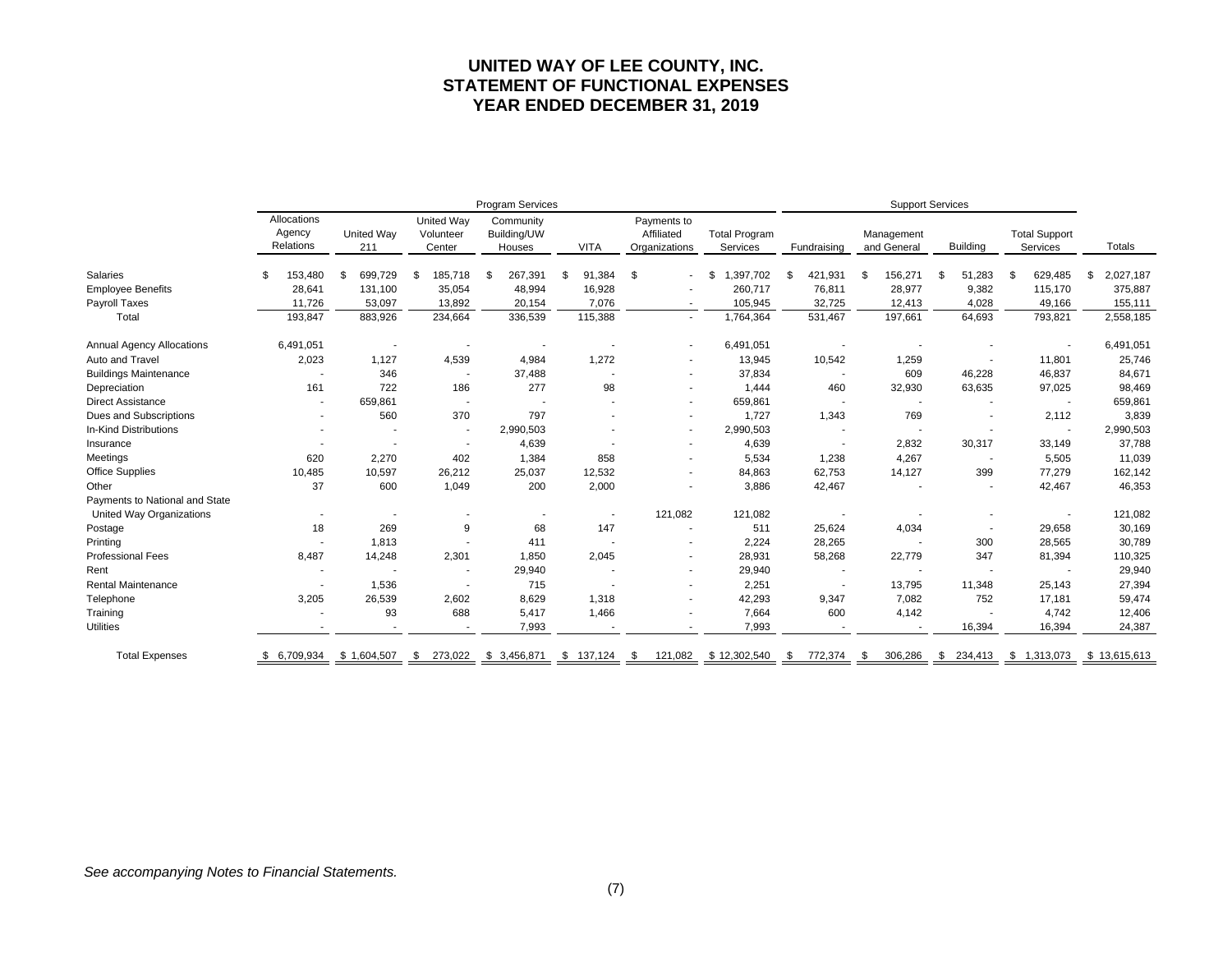## **UNITED WAY OF LEE COUNTY, INC. STATEMENTS OF CASH FLOWS YEARS ENDED DECEMBER 31, 2020 AND 2019**

|                                                        | 2020             |    | 2019          |
|--------------------------------------------------------|------------------|----|---------------|
| <b>CASH FLOWS FROM OPERATING ACTIVITIES</b>            |                  |    |               |
| Revenue and Support:                                   |                  |    |               |
| <b>Campaign Contributions</b>                          | \$<br>9,261,845  | \$ | 8,712,537     |
| Investment Income                                      | 70,598           |    | 101,456       |
| <b>Program Grants</b>                                  | 3,078,715        |    | 845,234       |
| <b>Other Revenue</b>                                   | 5,101            |    | 47,985        |
| Payments and Expenses:                                 |                  |    |               |
| Payments to Agencies                                   | (6, 109, 346)    |    | (6, 477, 114) |
| <b>Operating Expenses</b>                              | (5,794,386)      |    | (4,021,819)   |
| Net Cash Flows Provided (Used) by Operating Activities | 512,527          |    | (791, 721)    |
| <b>CASH FLOWS FROM INVESTING ACTIVITIES</b>            |                  |    |               |
| <b>Capital Expenditures</b>                            | (95, 233)        |    | (23,087)      |
| <b>Securities Purchases</b>                            | (611, 290)       |    | (251, 271)    |
| <b>Securities Sales</b>                                | 665,677          |    | 278,635       |
| Payments from (to) Other Agencies                      | (555, 156)       |    | 27,810        |
| Net Cash Flows Provided (Used) by Investing Activities | (596,002)        |    | 32,087        |
| <b>CASH FLOWS FROM FINANCING ACTIVITIES</b>            |                  |    |               |
| Proceeds from Paycheck Protection Program Loan         | 445,300          |    |               |
| NET INCREASE (DECREASE) IN CASH AND CASH EQUIVALENTS   | 361,825          |    | (759, 634)    |
| Cash and Cash Equivalents - Beginning of Year          | 1,201,122        |    | 1,960,756     |
| CASH AND CASH EQUIVALENTS - END OF YEAR                | 1,562,947        | P. | 1,201,122     |
| <b>RECONCILIATION OF CHANGE IN NET ASSETS TO</b>       |                  |    |               |
| NET CASH PROVIDED (USED) BY OPERATING ACTIVITIES       |                  |    |               |
| Change in Net Assets                                   | \$<br>(529, 254) | \$ | 332,549       |
| Adjustments for Noncash Items:                         |                  |    |               |
| Depreciation                                           | 93,768           |    | 98,469        |
| Provision for Uncollectible Pledges                    | 1,156,162        |    | 871,807       |
| Realized Endowment (Gain) Loss                         | 2,747            |    | (37, 874)     |
| <b>Unrealized Endowment Gain</b>                       | (269, 763)       |    | (362, 869)    |
| Loss on Disposal of Fixed Assets                       | 22,508           |    |               |
| Changes in Assets and Liabilities:                     |                  |    |               |
| Pledges Receivable                                     | (231, 123)       |    | (1,527,747)   |
| <b>Prepaid Expenses</b>                                | 34,712           |    | (10, 841)     |
| <b>Other Asset Accounts</b>                            | (135, 343)       |    | (193, 764)    |
| <b>Donor Designations Payable</b>                      | 5,648            |    | 13,937        |
| <b>Accrued Expenses</b>                                | 362,465          |    | 24,612        |
| Net Cash Flows Provided (Used) by Operating Activities | \$<br>512,527    | \$ | (791, 721)    |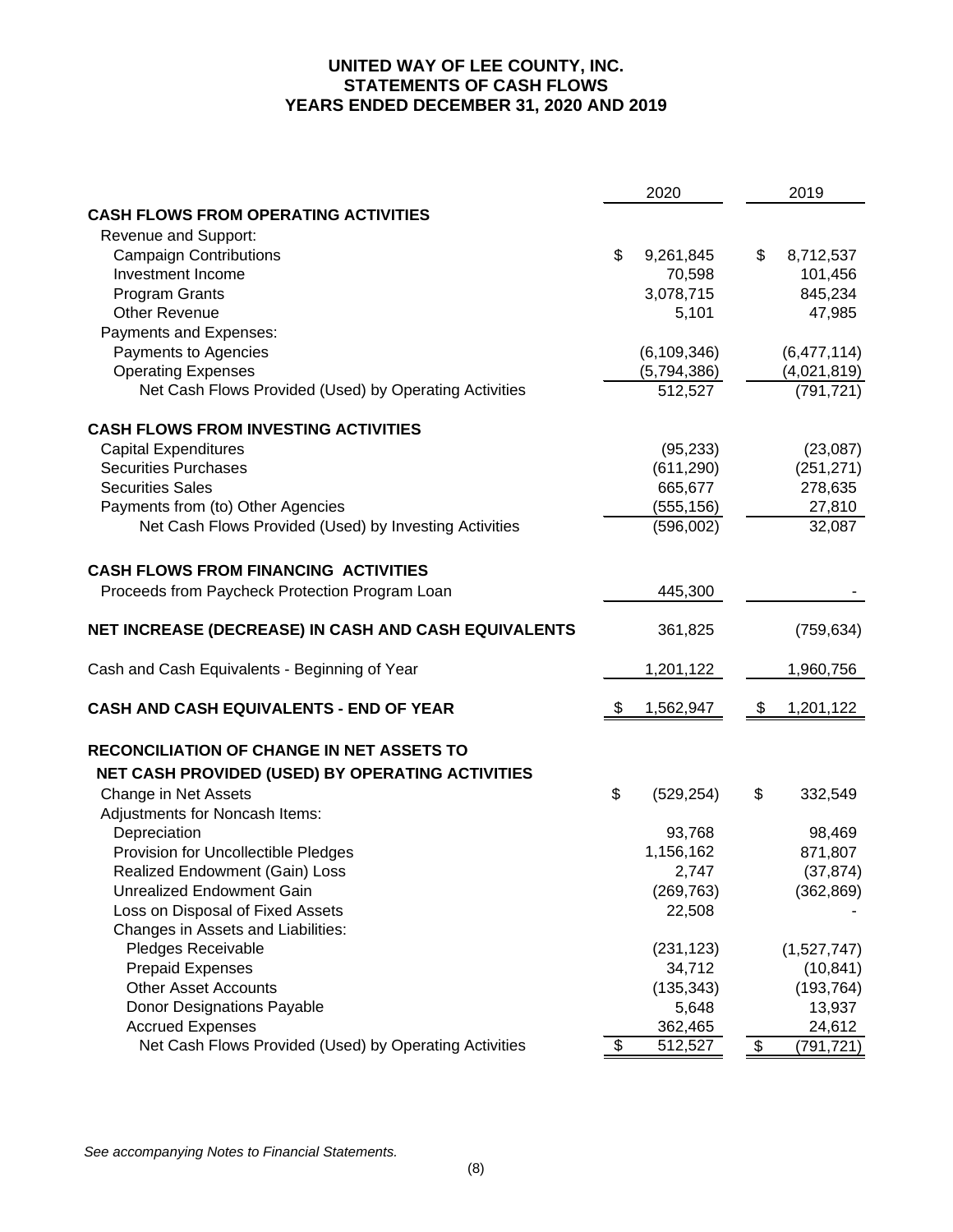## **NOTE 1 SUMMARY OF SIGNIFICANT ACCOUNTING POLICIES**

#### **Organization**

United Way of Lee County, Inc. (the Organization) is the designated United Way fundraising organization for Lee, Hendry, Glades, and Okeechobee Counties, Florida. The Organization provides funding for member agencies based upon a yearly allocation amount.

### **Basis of Preparation**

The Organization reports information regarding its financial position and activities according to two classes of net assets: without donor restrictions and with donor restrictions.

### **Net Asset Classifications**

Resources for various purposes are classified for accounting and financial reporting purposes into net asset categories established according to their nature and purpose as follows:

*Without Donor Restrictions* – Net assets not subject to donor-imposed restrictions. Such assets are available for any purpose consistent with the Organization's mission.

*Net Assets with Donor Restriction – Time Restricted for Future Periods* – Net assets subject to specific, donor-imposed restrictions that must be met by actions of the Organization and/or the passage of time. Such assets normally fund specific expenditures of an operating or capital nature.

*Net Assets with Donor Restriction Into Perpetuity* – Net assets subject to donor-imposed restriction requiring they be maintained permanently by the Organization. Such assets are normally restricted to long-term investment with income earned and appreciation available for specific or general Organization purposes. The Organization does not have any such net assets as of December 31, 2020 and 2019.

#### **Annual Campaign**

United Way receives the majority of its funding resources by conducting an annual campaign among businesses and individuals residing in Lee, Hendry, Glades, and Okeechobee Counties, Florida. Funds raised that are not specifically designated to qualified agencies are allocated to community programs and services based on assessed needs, as determined primarily by volunteer committees.

An annual campaign is conducted from the latter part of the year into the first few months of the subsequent year. The amounts raised are used to fund the agency allocations in the subsequent year.

The annual campaign contributions and pledges received or receivable as of December 31 are recorded as net assets with donor restrictions and are transferred to net assets without donor restrictions in the year of the allocation to participating agencies.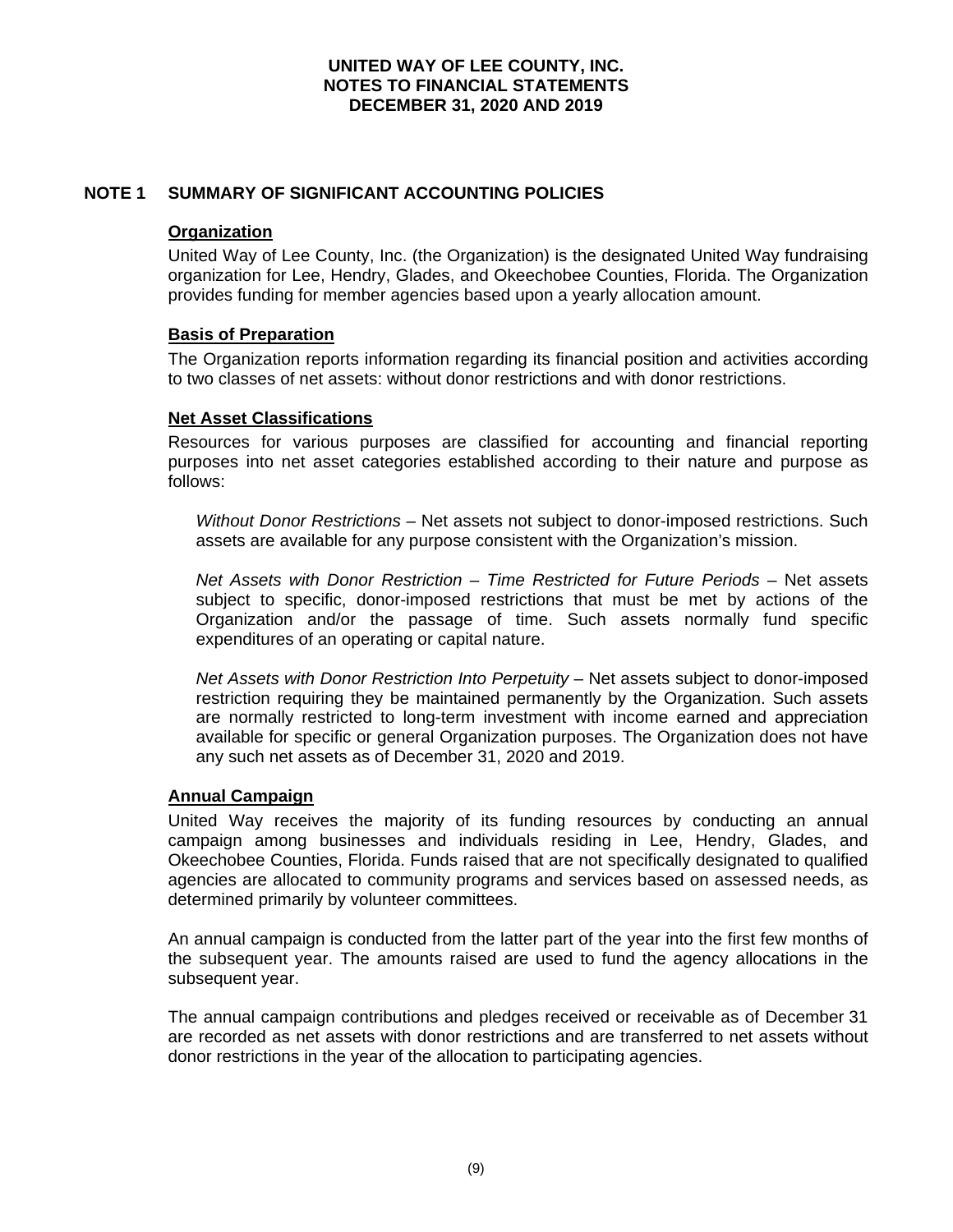## **NOTE 1 SUMMARY OF SIGNIFICANT ACCOUNTING POLICIES (CONTINUED)**

#### **Donor Designations**

Donors to the campaign may designate all or part of their contributions to specific unaffiliated agencies. Accordingly, any amounts designated to unaffiliated agencies are not included as agency allocations and are recorded as a deduction from campaign contributions and gross allocations on the statements of activities. The amount of donor designations to specific unaffiliated agencies that remain unpaid at year-end is included in the statements of financial position as Donor Designations Payable.

### **Liquidity**

Assets are presented in the accompanying statements of financial position according to the nearness of conversion to cash, and liabilities according to the nearness of their maturities and resulting use of cash.

### **Cash Balances and Cash Equivalents**

The Organization considers all cash accounts subject to immediate withdrawal to be cash equivalents. The Organization may have bank deposits in excess of federally insured limits.

### **Pledges Receivable**

Pledges receivable that are expected to be collected within one year are recorded at their net realizable value. Based on prior experience, the Organization expects that certain pledges receivable will be uncollectible. Using this experience, the Organization has computed a percentage of total pledges receivable to estimate their allowance for uncollectibles. It is reasonably possible that the estimate of uncollectible pledges will change in the coming year.

### **Board-Designated Endowment**

The Organization's investments in the board-designated endowment consist principally of publicly traded debt and equity securities. These investments are reported at fair value. Investment income or loss, which includes gains and losses on investments, interest and dividends, is included in the statements of activities as an increase or decrease in net assets without donor restrictions unless their income or loss is restricted, in which case it is reflected as an increase or decrease in restricted net assets.

### **Land, Building, and Equipment**

Land, building, and equipment are stated at cost. Depreciation is computed using the straight-line method over periods approximating the useful life of the assets.

### **Donated Assets**

Donated assets are reflected as in-kind contributions at their estimated values at the date of receipt. No amounts have been reflected in the financial statements for donated services. A substantial number of volunteers donated significant amounts of their time in the Organization's fundraising campaign and funds allocation process. The value of the donated assets in excess of in-kind distributions is reflected as inventory in the statement of financial position. In-kind contributions totaled \$5,191,412 and \$3,174,323 for the years ended December 31, 2020 and 2019, respectively.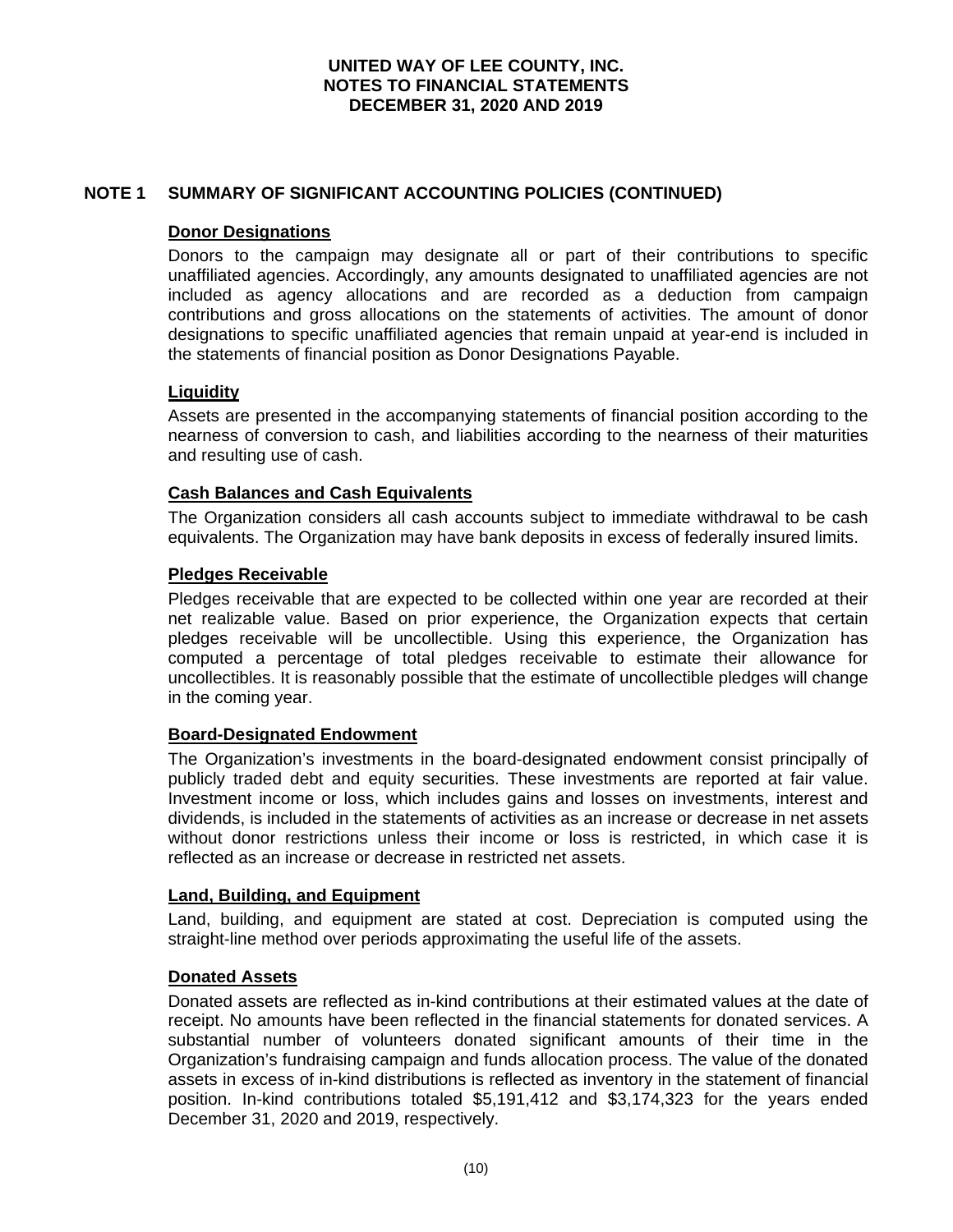## **NOTE 1 SUMMARY OF SIGNIFICANT ACCOUNTING POLICIES (CONTINUED)**

### **Income Taxes**

The Organization is designated as a 501(c)(3) charitable organization by the Internal Revenue Service and is exempt from federal and state income taxes. The Organization follows the income tax standard for uncertain tax positions. The Organization has evaluated its tax positions and determined it has no uncertain tax positions as of December 31, 2020 and 2019.

### **Beneficial Interests in Designated Endowment Assets Held by Others**

Beneficial Interests in Assets Held by Others are recorded at fair value. Interest income and market value change earned on the beneficial interest is recorded in the Organization's statements of activities.

### **Fair Value Measurement**

The Organization follows the disclosure requirements for fair value measurements as required by generally accepted accounting principles. These requirements define fair value, establish a framework for measuring fair value, establish a fair value hierarchy based on the quality of inputs used to measure fair value, and require expanded disclosures about fair value measurements.

Financial assets and liabilities recorded on the statements of financial position are categorized based on the inputs to the valuation techniques as follows:

*Level 1* – Financial assets and liabilities are valued using inputs that are unadjusted quoted prices in active markets accessible at the measurement date of identical financial assets and liabilities. The inputs include those traded on an active exchange, such as the New York Stock Exchange, as well as U.S. treasury and other U.S. government and agency mortgage-backed securities that are traded by dealers or brokers in active overthe-counter markets.

*Level 2* – Financial assets and liabilities are valued using inputs such as quoted prices for similar assets, or inputs that are observable, either directly or indirectly for substantially the full term through corroboration with observable market data. Level 2 includes private collateralized mortgage obligations, municipal bonds, and corporate debt securities.

*Level 3* – Financial assets and liabilities are valued using pricing inputs which are unobservable for the asset and inputs that reflect the reporting entity's own assumptions about the assumptions market participants would use in pricing the asset. Level 3 includes private equity, venture capital, hedge funds, and real estate.

Subsequent to initial recognition, the Organization may remeasure the carrying value of assets and liabilities measured on a nonrecurring basis to fair value. Adjustments to fair value usually result when certain assets are impaired. Such assets are written down from their carrying amounts to their fair value.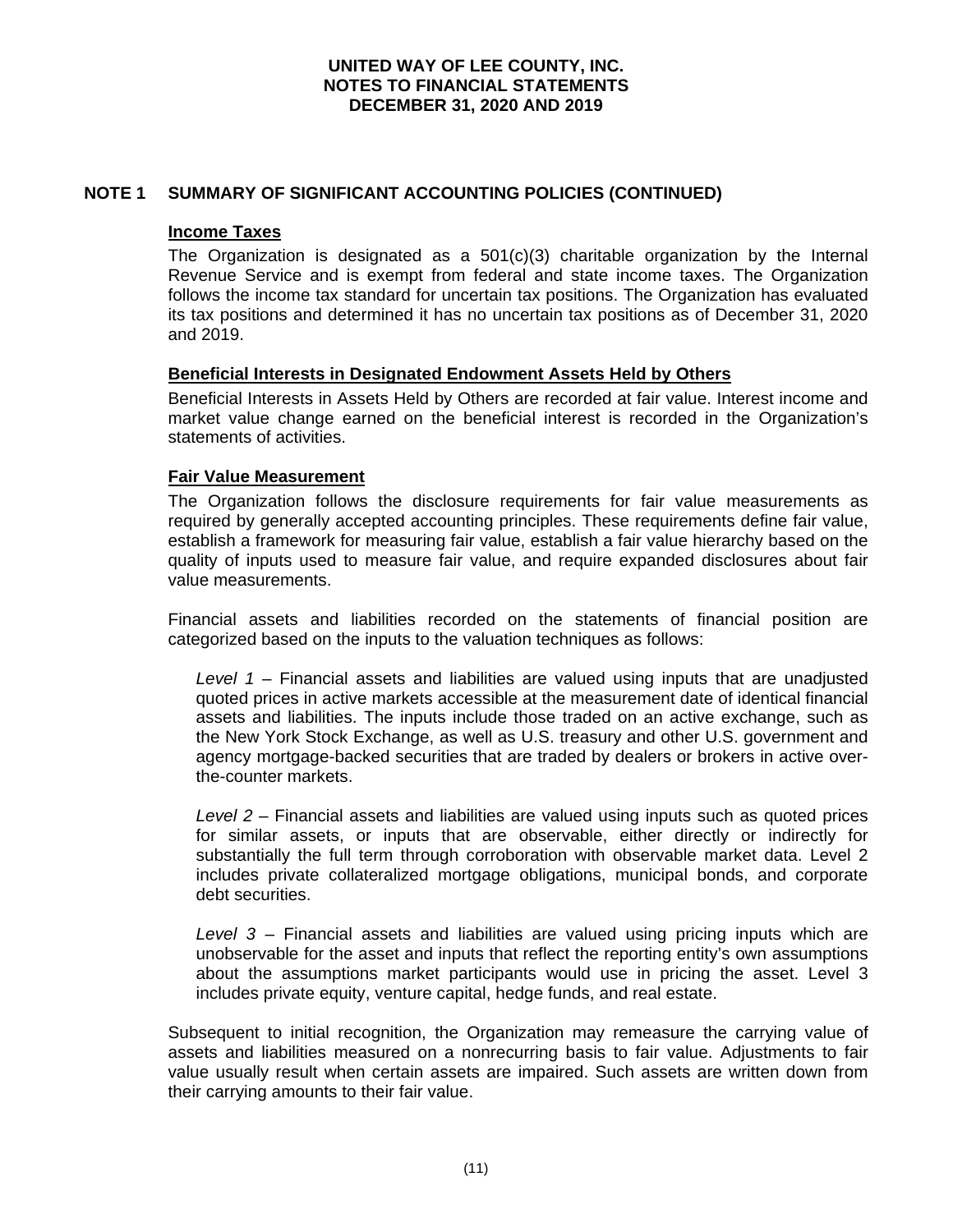### **NOTE 1 SUMMARY OF SIGNIFICANT ACCOUNTING POLICIES (CONTINUED)**

### **Fair Value Measurement (Continued)**

Professional standards allow entities the irrevocable option to elect to measure certain financial instruments and other items at fair value for the initial and subsequent measurement on an instrument-by-instrument basis. The Organization adopted the policy to value certain financial instruments at fair value. The Organization has not elected to measure any new financial instruments at fair value.

### **Use of Estimates**

The preparation of financial statements in conformity with accounting principles generally accepted in the United States of America requires the use of estimates based on management's knowledge and experience. Due to their prospective nature, actual results could differ from those estimates.

### **Grants**

A portion of the Organization's revenue is derived from cost reimbursable federal and state contracts and grants, which are conditioned upon certain performance requirements and/ or the incurrence of allowable qualifying expenses. Amounts received are recognized as revenue when the Organization has incurred expenditures in compliance with specific contract or grant provisions. Amounts received prior to incurring qualifying expenditures are reported as refundable advances in the statement of financial position. As of December 31, 2020, the Organization did not have any conditional grants that have not been recognized as revenue in the statement of activities because conditions have not been met.

### **Subsequent Events**

In preparing these financial statements, the Organization has evaluated events and transactions for potential recognition or disclosure through March 11, 2022, the date the financial statements were available to be issued.

## **NOTE 2 BENEFICIAL INTEREST IN DESIGNATED ENDOWMENT ASSETS HELD BY OTHERS**

During 1995 and 2001, the Organization transferred funds to the Southwest Florida Community Foundation for investment purposes. The Southwest Florida Community Foundation holds variance power over the funds and is holding the funds for the benefit of the Organization. Future benefits of these funds remain on the books of the Organization as the funds were originally donated to the Organization. The amounts are recorded at fair market value. The balance at December 31, 2020 and 2019 was \$113,264 and \$103,677, respectively.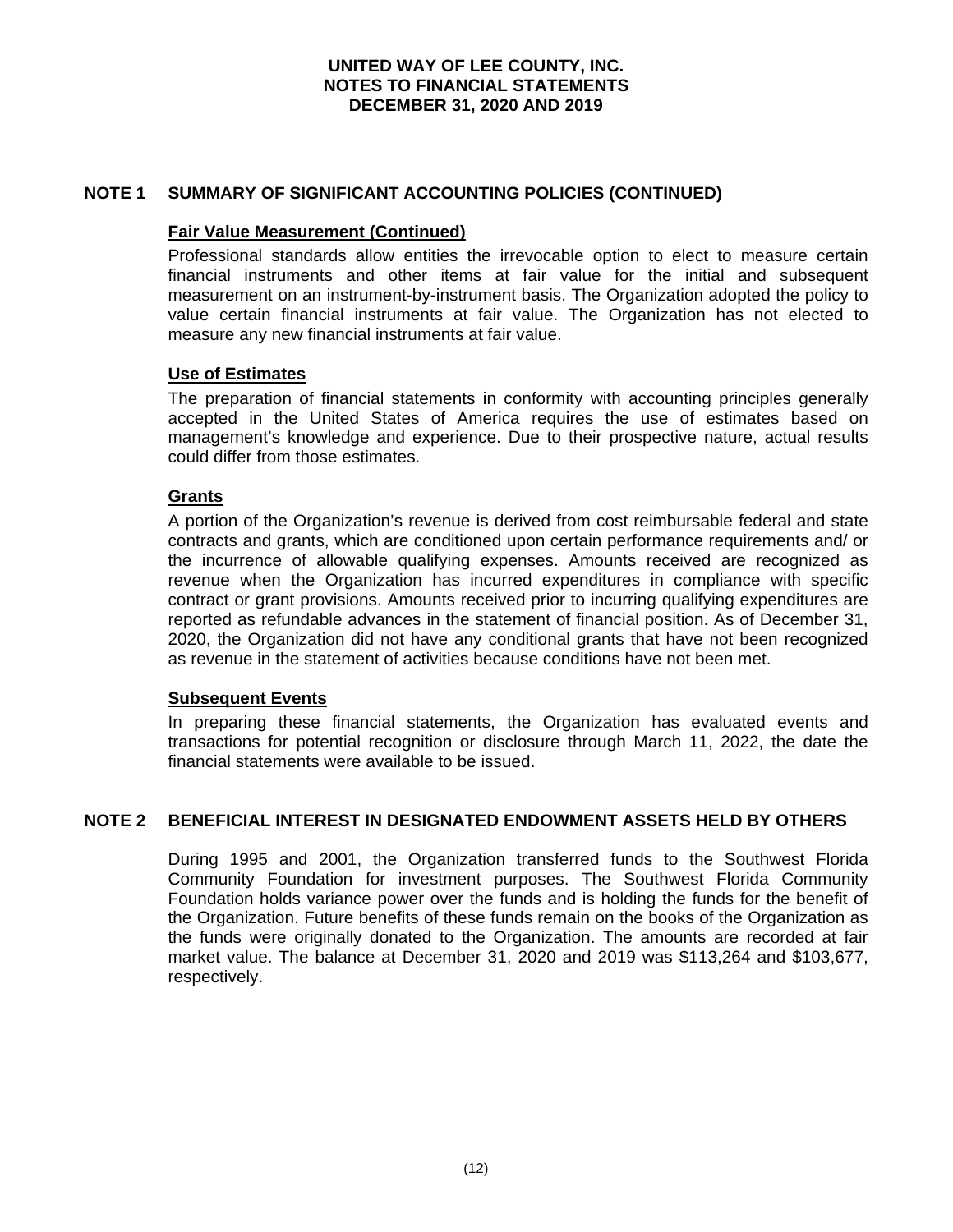### **NOTE 3 BOARD-DESIGNATED ENDOWMENT (INVESTMENTS)**

The Organization has also placed monies with financial institutions. The investments in these financial institutions consist of cash and publicly traded securities and are reflected at market value. All of these investments are considered to be board-designated endowment. The investments consisted of the following at December 31:

|                                     | Market Value          |           |  |  |  |  |  |
|-------------------------------------|-----------------------|-----------|--|--|--|--|--|
|                                     | 2020                  | 2019      |  |  |  |  |  |
| <b>Marketable Equity Securities</b> | 2,104,284<br>\$<br>\$ | 1,906,474 |  |  |  |  |  |
| Fixed Income Bonds                  | 443,063               | 430,450   |  |  |  |  |  |
| Cash Equivalents                    | 96,612                | 94,406    |  |  |  |  |  |
| Total                               | 2,643,959<br>£.       | 2,431,330 |  |  |  |  |  |
|                                     | Cost                  |           |  |  |  |  |  |
|                                     | 2020                  | 2019      |  |  |  |  |  |
| <b>Marketable Equity Securities</b> | 1,360,601<br>\$       | 1,416,034 |  |  |  |  |  |
| Fixed Income Bonds                  | 419,584               | 423,491   |  |  |  |  |  |
| Cash Equivalents                    | 96,612                | 94,406    |  |  |  |  |  |
| Total                               | 1,876,797             | 1,933,931 |  |  |  |  |  |

The components of the Organization's investment income (loss) are presented below:

|                      | 2020    | 2019    |
|----------------------|---------|---------|
| Investment Earnings  | 70.598  | 101.456 |
| Realized Gain (Loss) | (2,747) | 37.874  |
| Unrealized Gain      | 269,763 | 362.869 |
| Total                | 337.614 | 502,199 |

## **NOTE 4 LAND, BUILDING, AND EQUIPMENT**

Land, building, and equipment are composed of the following at December 31:

|                                | 2020          |   | 2019        |  |  |
|--------------------------------|---------------|---|-------------|--|--|
| Land                           | \$<br>29,192  | S | 29,192      |  |  |
| <b>Building</b>                | 1,959,657     |   | 2,215,236   |  |  |
| Leasehold Improvements         | 85,233        |   |             |  |  |
| <b>Furniture and Equipment</b> | 200,004       |   | 190,004     |  |  |
| <b>Computers and Software</b>  | 60,689        |   | 60,689      |  |  |
| Vehicles                       | 31,567        |   | 31,567      |  |  |
| <b>Network Costs</b>           | 14,965        |   | 14,965      |  |  |
| Total                          | 2,381,307     |   | 2,541,653   |  |  |
| Less: Accumulated Depreciation | (1, 187, 067) |   | (1,326,370) |  |  |
| Total                          | 1,194,240     |   | 1,215,283   |  |  |
|                                |               |   |             |  |  |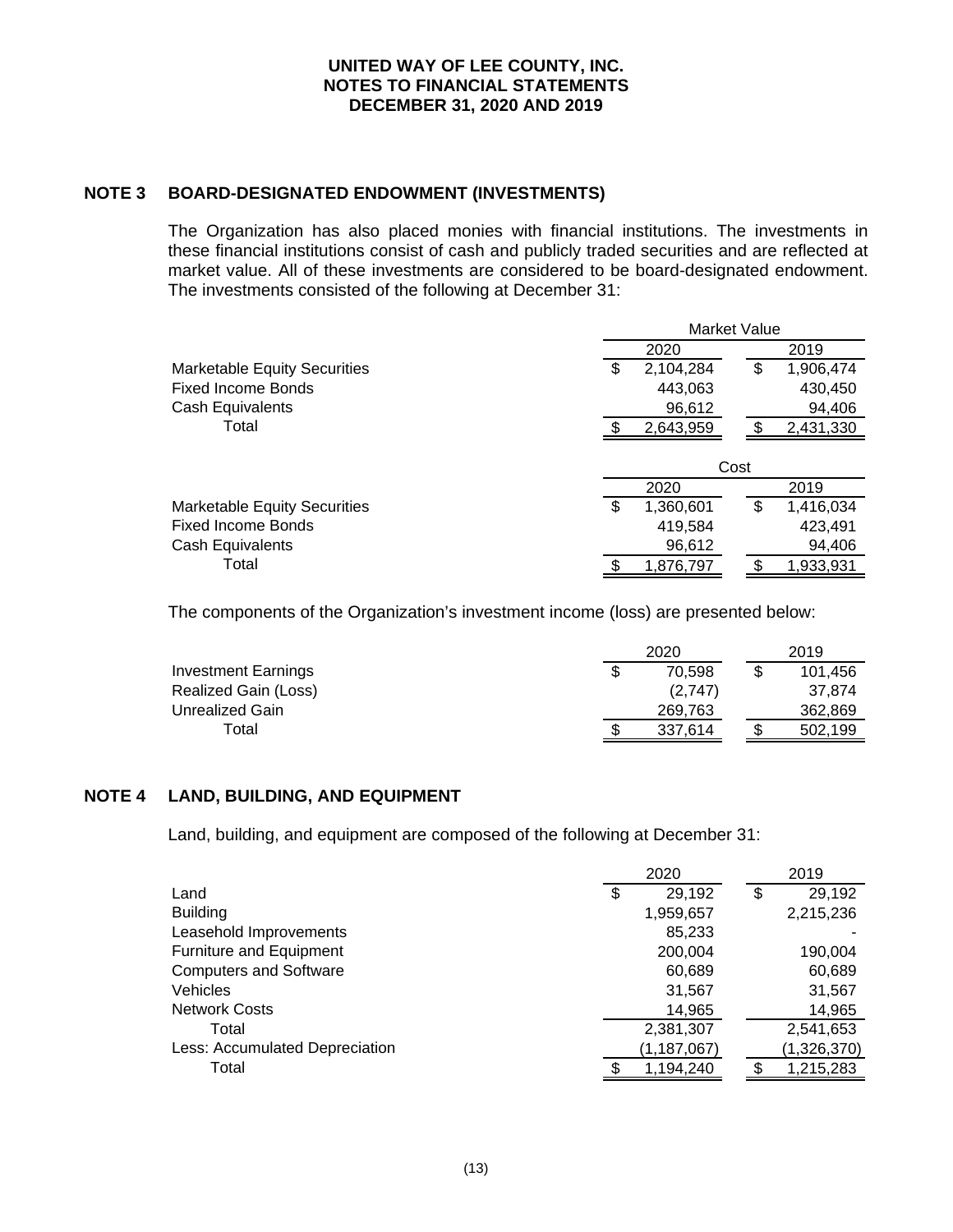### **NOTE 4 LAND, BUILDING, AND EQUIPMENT (CONTINUED)**

The Organization's capital assets are depreciated over the following time frames:

| <b>Building</b>                | 25 Years     |
|--------------------------------|--------------|
| <b>Furniture and Equipment</b> | 5 to 7 Years |
| <b>Computers and Software</b>  | 3 to 5 Years |
| <b>Vehicles</b>                | 5 Years      |

## **NOTE 5 RESTRICTIONS ON NET ASSETS**

Net assets restricted by donors for future periods, are composed of 2020 campaign pledges restricted for 2021 program and support services.

## **NOTE 6 RETIREMENT PLAN**

The Organization has a 401(k) profit sharing plan that covers eligible employees over the age of 21 with at least one year of service. Under this plan, the Organization matches 100% of eligible employee contributions that do not exceed 3% of their compensation, plus 50% of eligible employee's contributions between 3% and 5% of their compensation. The plan also provides that the Organization may make an annual discretionary profit sharing contribution of up to 3% of eligible employee's compensation. For the years ended December 31, 2020 and 2019, the Organization elected to make the maximum profit sharing contribution resulting in a total contribution to the plan of \$112,041 and \$100,337, respectively.

## **NOTE 7 GRANTS**

The Organization was the recipient of the following grants during the years ended December 31:

|                                            | 2020          | 2019          |
|--------------------------------------------|---------------|---------------|
| <b>Help Me Grow Grant</b>                  | \$<br>146,440 | \$<br>163,129 |
| <b>Disaster Recovery Grants</b>            | 2,097,523     |               |
| <b>Hendry County Building Grants</b>       | 68,583        | 70,107        |
| Lee County Department of Human and Veteran |               |               |
| <b>Services Grant</b>                      | 45,000        | 45,000        |
| 211 Navigator Grant                        | 2,542         | 2,500         |
| <b>VITA</b>                                | 82.609        | 70,544        |
| FEMA                                       | 83.326        | 5,879         |
| Lee County EOC Grant                       | 242,254       | 5,900         |
| <b>Community School Funds</b>              | 165,687       |               |
| We Care Grant - We Care Program            | 14,515        |               |
| <b>Storm Assistance Grants</b>             |               | 478,845       |
| Florida Veterans Peer Initiative           | 130,236       | 113,804       |
| Total                                      | 3.078.715     | 955,708       |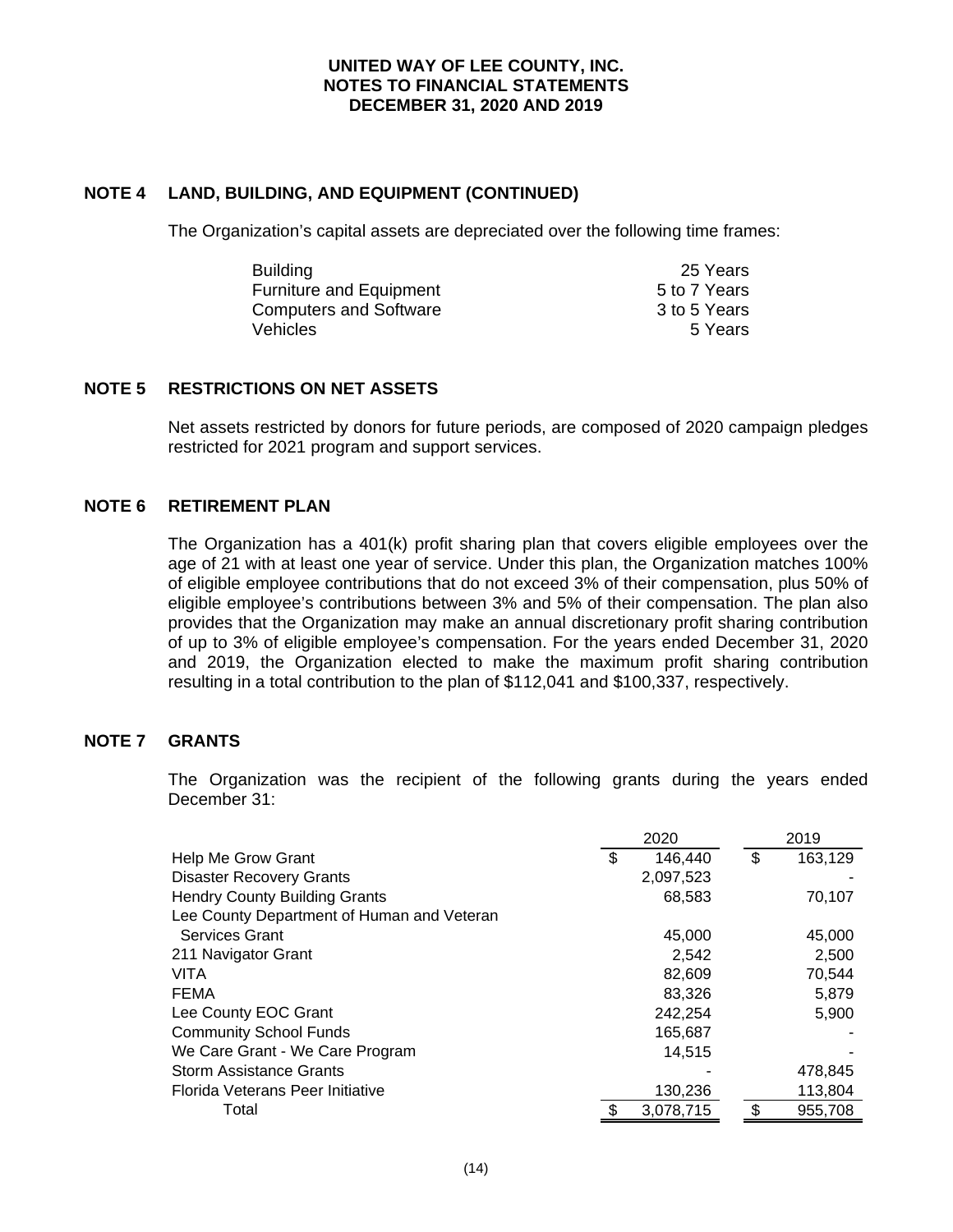### **NOTE 8 FAIR VALUE MEASUREMENTS**

The following table presents the classification of the Organization's investments as of December 31, 2020, in accordance with the levels described in Note 1 to these financial statements:

|                                     | Level 1                  | Level 2 |   | Level 3        | Total       |
|-------------------------------------|--------------------------|---------|---|----------------|-------------|
| <b>Marketable Equity Securities</b> | \$2.104.284              | \$      |   | $\blacksquare$ | \$2.104.284 |
| Beneficial Interest in Designated   |                          |         |   |                |             |
| Endowment Assets Held by Others     | $\overline{\phantom{0}}$ |         | - | 113.264        | 113.264     |
| Fixed Income Bonds                  | 443.063                  |         | - |                | 443,063     |
| Total                               | 2.547.347                | \$      | - | 113.264        | 2,660,611   |

At December 31, 2020, the Board-Designated Endowment on the statement of financial position included \$96,612 of cash equivalents.

The following table presents the classification of the Organization's investments as of December 31, 2019, in accordance with the levels described in Note 1 to these financial statements:

|                                     | Level 1                  | Level 2                  | Level 3 | Total     |
|-------------------------------------|--------------------------|--------------------------|---------|-----------|
| <b>Marketable Equity Securities</b> | \$1.906.474              | S                        |         | 1.906.474 |
| Beneficial Interest in Designated   |                          |                          |         |           |
| Endowment Assets Held by Others     | $\overline{\phantom{0}}$ | $\overline{\phantom{0}}$ | 103.677 | 103,677   |
| Fixed Income Bonds                  | 430.450                  | $\overline{\phantom{0}}$ |         | 430,450   |
| Total                               | 2,336,924                | $\overline{\phantom{a}}$ | 103.677 | 2,440,601 |

At December 31, 2019, the Board-Designated Endowment on the statement of financial position included \$94,406 of cash equivalents.

|                                      |     |                   |               | Beneficial Interest in Assets |                      |
|--------------------------------------|-----|-------------------|---------------|-------------------------------|----------------------|
|                                      |     |                   |               | 2020                          | 2019                 |
| <b>Purchases</b>                     |     |                   |               |                               | \$                   |
| Interest Income, Dividends, and Gain |     |                   |               | 9,587                         | 9,944                |
| Transfers In                         |     |                   |               |                               |                      |
| <b>Transfers Out</b>                 |     |                   |               |                               |                      |
|                                      |     |                   |               |                               |                      |
|                                      |     |                   |               | Principal                     |                      |
|                                      |     | <b>Fair Value</b> |               | Valuation                     | Unobservable         |
| Instrument                           |     | 2020              | 2019          | Technique                     | Inputs               |
| Beneficial Interest in Assets        | \$. | 113,264           | \$<br>103,677 | <b>Market Price</b>           | Amount and           |
|                                      |     |                   |               | at Close of                   | Timing of            |
|                                      |     |                   |               | <b>Business</b>               | <b>Distributions</b> |
|                                      |     |                   |               |                               | from                 |
|                                      |     |                   |               |                               | Community            |
|                                      |     |                   |               |                               | Foundation           |
|                                      |     |                   |               |                               |                      |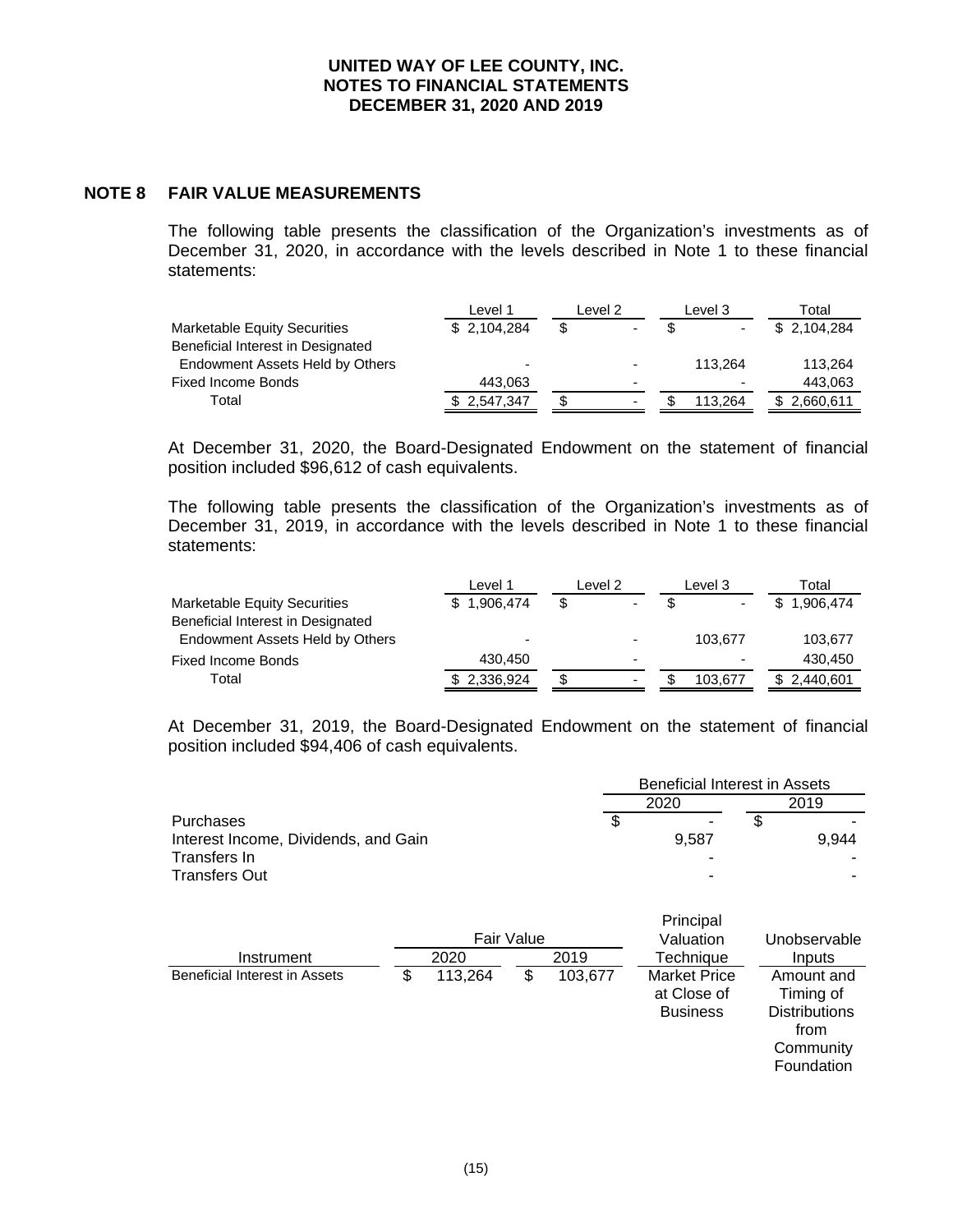### **NOTE 9 BOARD-DESIGNATED ENDOWMENT**

As of December 31, 2020 and 2019, the board had designated \$2,757,223 and \$2,535,007, respectively, of net assets without donor restrictions as a general endowment to support the mission of the Organization.

As required by generally accepted accounting principles, net assets associated with endowment funds, including funds designated by the board to function as endowments, are classified and reported based on the existence or absence of donor-imposed restrictions. The Organization has no donor-restricted endowment.

The Organization classifies as board-designated endowment net assets (a) the original value of gifts designated by the board as endowment, (b) the original value of subsequent gifts to the board-designated endowment, and (c) accumulated investment earnings and/or losses to the board-designated endowment in accordance with board designations.

In deciding on the proper treatment of the endowed funds, the Organization considered the following factors in making a determination to appropriate or accumulate endowment funds:

- (1) The purposes of the Organization;
- (2) The long-term and short-term needs of the Organization in carrying out its purposes;
- (3) The general economic conditions;
- (4) The possible effect of inflation or deflation;
- (5) The other resources of the Organization; and
- (6) Perpetuation of the endowment.

The following is a summary of the Organization's endowment fund activity and investments for the years ended December 31:

|                                                 | 2020            | 2019       |
|-------------------------------------------------|-----------------|------------|
| Endowment Investment Assets - Beginning of Year | \$<br>2,535,007 | 2,151,684  |
| Changes in Market Value                         | 269,657         | 420,443    |
| <b>Investment Earnings</b>                      | 81.318          | 90.917     |
| Withdrawals from the Fund                       | (114, 804)      | (114, 259) |
| <b>Investment Management Expenses</b>           | (13, 955)       | (13, 778)  |
| Endowment Investment Assets - End of Year       | 2,757,223       | 2,535,007  |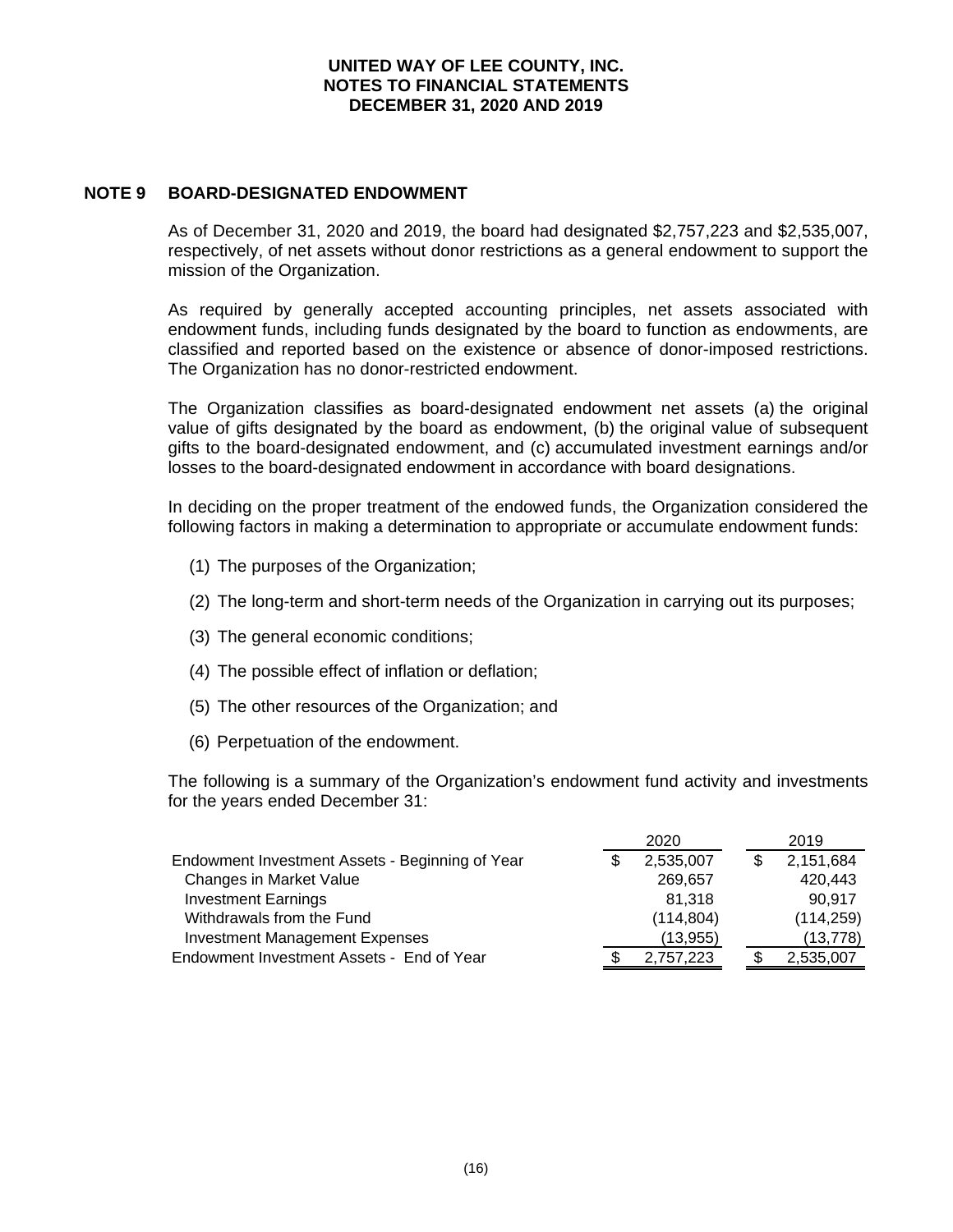### **NOTE 9 BOARD-DESIGNATED ENDOWMENT (CONTINUED)**

#### **Investment Objectives and Strategies**

The Organization has adopted an investment policy to provide guidelines for investing endowment assets. Under this policy, as approved by the board of directors, the endowment assets are invested in a manner to maximize return within reasonable and prudent levels of risk, and with proper monitoring and assessment of associated costs; follow an investment policy based on total return, not yield; realize sufficient total return to help support a broad level of programs and services; and provide seed money for new ventures. To achieve these objectives, the Organization follows an asset diversification plan, sets performance benchmarks for investments managers, and has established various asset quality and limitations thresholds.

### **Distribution Policy**

The Organization has adopted a spending policy to provide guidelines for distributing funds from the Endowment Fund. Under this policy, as approved by the board of directors, the funds available for distribution during any one year will be limited to a percentage of the market value of the Fund's balance that is based on a three-year annual average.

The market value for this purpose will be determined net of the fees for investment and account management. Additionally, any unexpended funds from those available for distribution in a given year will be accrued and will continue to be considered available for distribution in subsequent years unless otherwise designated by actions of the finance committee with approval of the board of directors. Annually, the board of directors may approve the transfer of an amount up to 5% of the three-year average balance of the Fund, as calculated to the campaign.

### **NOTE 10 RELATED PARTY TRANSACTIONS**

The Organization maintains a bank depository account at a financial institution in which an Organization board member was an officer during the years ended December 31, 2020 and 2019. The bank depository account balance held at this financial institution at December 31, 2020 and 2019 totaled \$19,760 and \$19,940, respectively.

The Organization maintains a money market account at a financial institution in which an Organization board member was an officer during the years ended December 31, 2020 and 2019. The money market account balance held at this financial institution at December 31, 2020 and 2019 totaled \$109,151 and \$184,065, respectively.

The Organization maintains a money market account at a financial institution in which an Organization board member was an officer during the years ended December 31, 2020 and 2019. The money market account balance held at this financial institution at December 31, 2020 and 2019 was \$20,057 and \$20,040, respectively.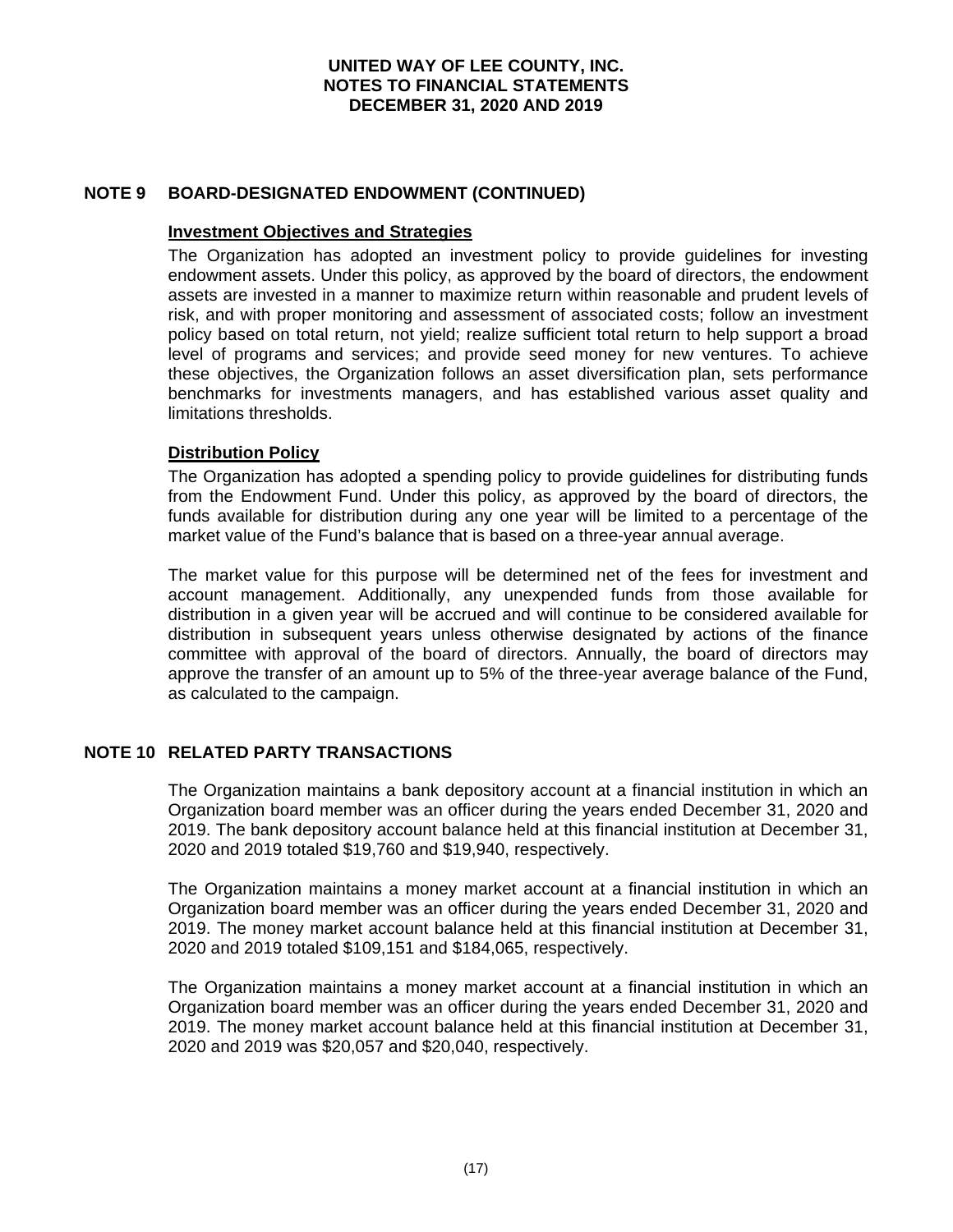### **NOTE 10 RELATED PARTY TRANSACTIONS (CONTINUED)**

The Organization maintains, either directly or through a custodial relationship, a brokerage account utilized to receive and sell security donations with a financial institution through a brokerage firm in which an Organization board member was an officer during the years ended December 31, 2020 and 2019. Security donations received and deposited into this brokerage account during the years ended December 31, 2020 and 2019 totaled \$169,906 and \$115,683, respectively. The brokerage account balance held at the financial institution at December 31, 2020 and 2019 totaled \$19,822 and \$4,770, respectively.

As of December 31, 2020 and 2019, campaign contributions from board members totaled \$1,029,187 and \$942,491, respectively.

### **NOTE 11 LIQUIDITY**

The Organization regularly monitors the availability of resources required to meet its operating needs and other contractual commitments, while also striving to maximize the investment of its available funds. For purposes of analyzing resources available to meet general expenditures over a 12-month period, the Organization considers all expenditures related to its ongoing activities as well as the conduct of services undertaken to support those activities to be general expenditures.

Financial assets available for general expenditure, that is, without donor or other restrictions limiting their use, within one year of the balance sheet date, comprise the following at December 31:

|                                          | 2020      |  | 2019      |
|------------------------------------------|-----------|--|-----------|
| Cash and Cash Equivalents                | 1.562.947 |  | 1.201.122 |
| Pledges Receivable                       | 4.869.101 |  | 5.794.140 |
| Board-Designated Endowment Distributions | 114.804   |  | 114.259   |
| Total                                    | 6.546.852 |  | 109.521.' |

See Note 10 for a description of the Organization's board-designated distribution policy.

### **NOTE 12 PAYCHECK PROTECTION PROGRAM**

Grants from the government are recognized when all conditions of such grants are fulfilled or there is a reasonable assurance that they will be fulfilled. On April 13, 2020, the Organization received a loan through Iberia Bank in the amount of \$445,300 to fund payroll through the Paycheck Protection Program (the PPP Loan). The PPP Loan bears interest at a fixed rate of 1.0% per annum, has a term of two years, and is unsecured and guaranteed by the SBA. Payment of principal and interest is deferred until the date on which the amount of forgiveness is remitted to the lender or, if the Organization fails to apply for forgiveness within 10 months after the covered period, then payment of principal and interest shall begin on that date. These amounts may be forgiven subject to compliance and approval based on the timing and use of these funds in accordance with the program.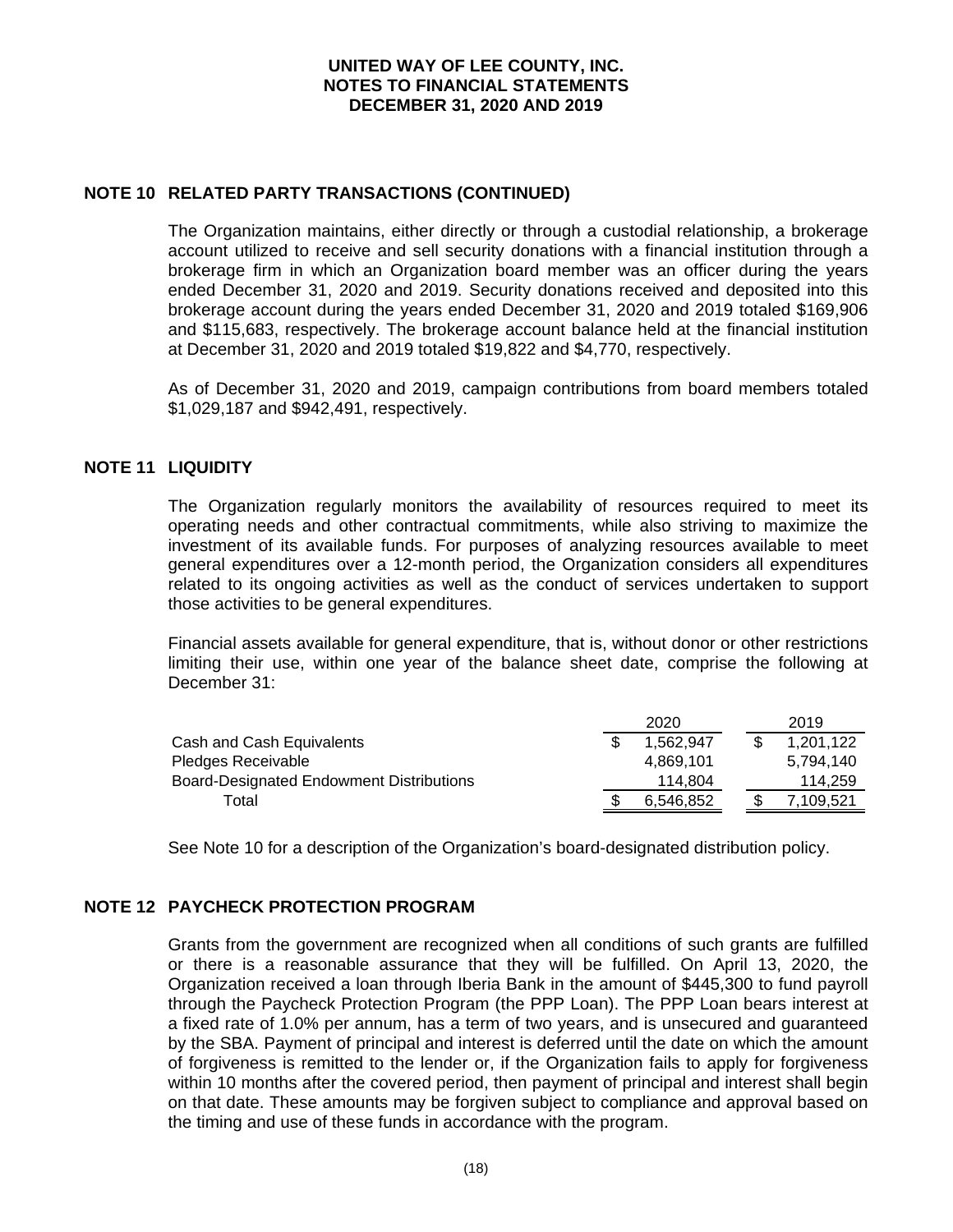# **NOTE 12 PAYCHECK PROTECTION PROGRAM (CONTINUED)**

Grants related to this program were classified as a note payable as of December 31, 2020. Forgiveness notification for the PPP Loan was received April 30, 2021.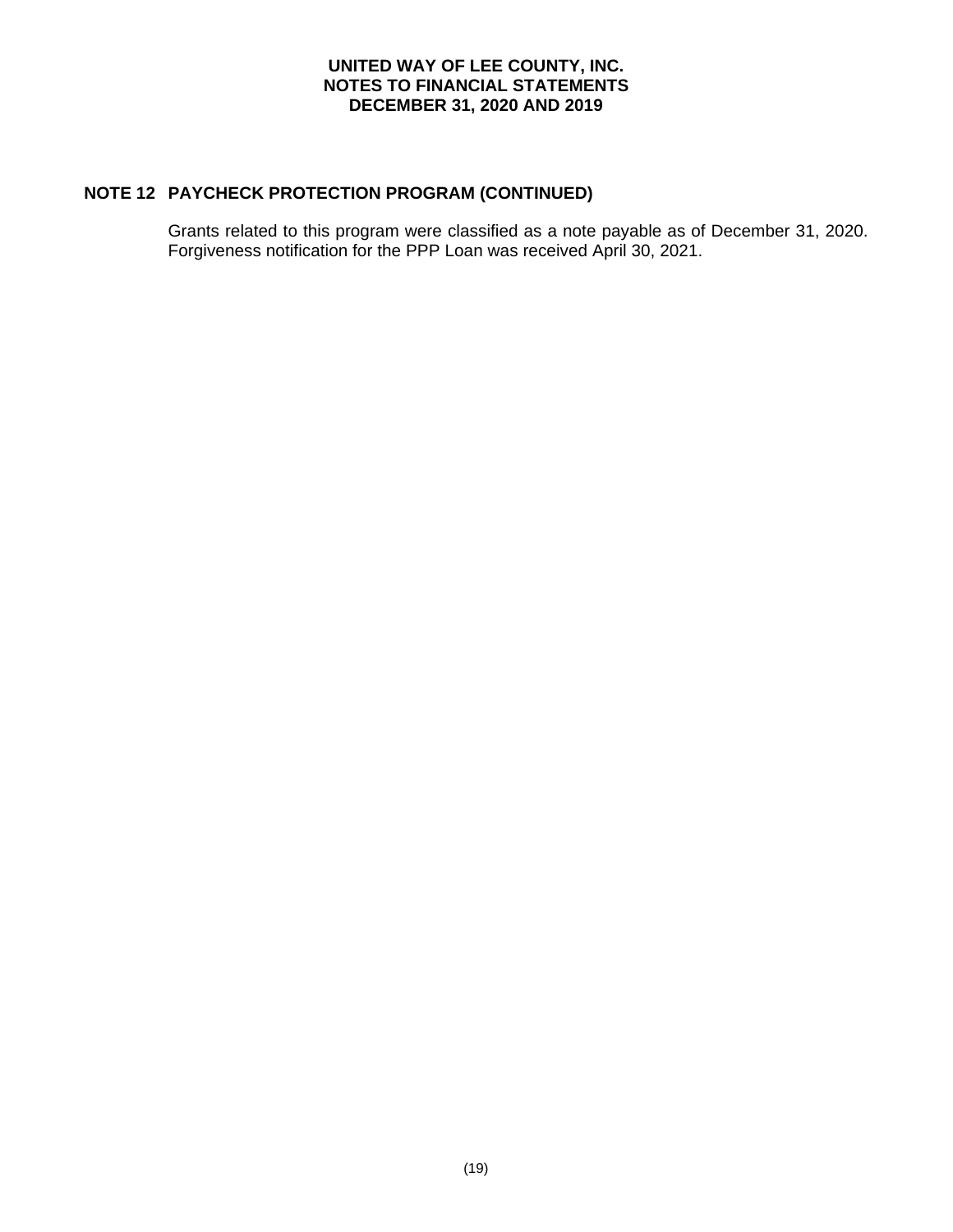### **UNITED WAY OF LEE COUNTY, INC. ALLOCATIONS TO AGENCIES YEAR ENDED DECEMBER 31, 2020 (SEE INDEPENDENT AUDITORS' REPORT)**

|                                                              | <b>Agency Allocations</b> |          |                      |             |
|--------------------------------------------------------------|---------------------------|----------|----------------------|-------------|
|                                                              | <b>United Way</b>         | Donor    | Covid                |             |
|                                                              | Directed                  | Directed | Relief               | Total       |
| 211 Palm Beach/Treasure Coast                                | \$<br>5,000               | \$       | \$<br>$\blacksquare$ | \$<br>5,000 |
| Abuse Counseling and Treatment (ACT)                         | 350,950                   |          |                      | 350,950     |
| <b>AFCAAM</b>                                                | 20,000                    |          |                      | 20,000      |
| Agape Home                                                   | 13,500                    |          |                      | 13,500      |
| AHF / ICAN                                                   | 90,000                    |          |                      | 90,000      |
| Alliance for the Arts                                        | 10,125                    |          |                      | 10,125      |
| Alvin A. Dubin Alzheimer's Resource Center                   | 75,875                    | 9,615    |                      | 85,490      |
| American Red Cross Florida's Southern Gulf                   | 67,500                    | 2,000    |                      | 69,500      |
| Amigos Center                                                | 55,000                    |          |                      | 55,000      |
| AMIkids Southwest Florida                                    |                           | 49       |                      | 49          |
| Beacon of HOPE                                               | 39,500                    |          |                      | 39,500      |
| Big Brothers Big Sisters of St. Lucie,                       | 5,000                     |          |                      | 5,000       |
| Big Brothers Big Sisters of the Sun Co                       | 87,919                    |          |                      | 87,919      |
| Blessings in a Backpack, Lee County                          | 37,500                    |          |                      | 37,500      |
| Bonita Springs Assistance Office                             | 64,000                    | 1,000    | 500                  | 65,500      |
| <b>Bonita Springs United Way House</b>                       | 22,917                    |          |                      | 22,917      |
| Boy Scouts of America, Southwest Florida Council             | 134,584                   | 1,000    |                      | 135,584     |
| Boys & Girls Clubs of Lee County                             | 184,069                   | 10,000   | 10,000               | 204,069     |
| Café of Life                                                 | 25,000                    | 7,500    |                      | 32,500      |
| Cancer Alliance of Naples                                    | 11,000                    |          |                      | 11,000      |
| Cape Coral Caring Center                                     | 8,500                     |          | 10,000               | 18,500      |
| Castle                                                       | 7,250                     |          |                      | 7,250       |
| Catholic Charities of Lee, Hendry & GI                       | 99,776                    |          |                      | 99,776      |
| Child Care of Southwest Florida                              | 96,550                    | 300      | 5,000                | 101,850     |
| Children's Advocacy Center of Southwest Florida              | 362,100                   | 4,000    |                      | 366,100     |
| Children's Home Society of Florida - Treasure Coast Division | 12,000                    |          |                      | 12,000      |
| Children's Home Society of Florida - Southwest Division      | 152,026                   |          |                      | 152,026     |
| Children's Network of SWFL                                   | 53,000                    |          | 5,000                | 58,000      |
| <b>Community Cooperative</b>                                 | 366,000                   | 16,564   | 30,000               | 412,564     |
| Deaf & Hard of Hearing Center                                | 14,000                    |          |                      | 14,000      |
| Dr. Piper Center for Social Services                         | 52,918                    | 9,615    |                      | 62,533      |
| <b>Dress for Success</b>                                     | 7,500                     | 500      |                      | 8,000       |
| Early Learning Coalition of Indian River, Martin and         |                           |          |                      |             |
| <b>Okeechobee Counties</b>                                   | 4,500                     |          |                      | 4,500       |
| Early Learning Coalition of Southwest Florida                | 75,834                    |          |                      | 75,834      |
| Epilepsy Services of Southwest Florida                       | 24,000                    |          |                      | 24,000      |
| Eva's Foundation (Closet)                                    | 5,000                     |          |                      | 5,000       |
| F.I.S.H. of Sanibel-Captiva                                  | 52,500                    | 5,600    |                      | 58,100      |
| <b>Family Initiative</b>                                     | 7,500                     |          |                      | 7,500       |
| FGCU Foundation/PSEP/Scholars Program                        | 21,253                    |          |                      | 21,253      |
| Florida Treatment for Change                                 | 10,000                    |          |                      | 10,000      |
| <b>Friendship Centers</b>                                    | 64,607                    |          |                      | 64,607      |
| Girl Scouts of Gulfcoast Florida                             | 23,083                    | 500      |                      | 23,583      |
| Good Wheels                                                  | 18,245                    |          |                      | 18,245      |
| Goodwill Industries of Southwest Florida                     | 85,046                    | 9,615    | 5,000                | 99,661      |
| Guardian ad Litem Foundation                                 | 34,500                    |          |                      | 34,500      |
| <b>Gulf Coast Humane Society</b>                             | 45,000                    | 100      | 5,000                | 50,100      |
| Harry Chapin Food Bank of Southwest Florida                  | 160,845                   | 31,054   | 20,000               | 211,899     |
| Health Planning Council                                      | 21,000                    |          |                      | 21,000      |
| Subtotal                                                     | 3,183,971                 | 109,013  | 90,500               | 3,383,485   |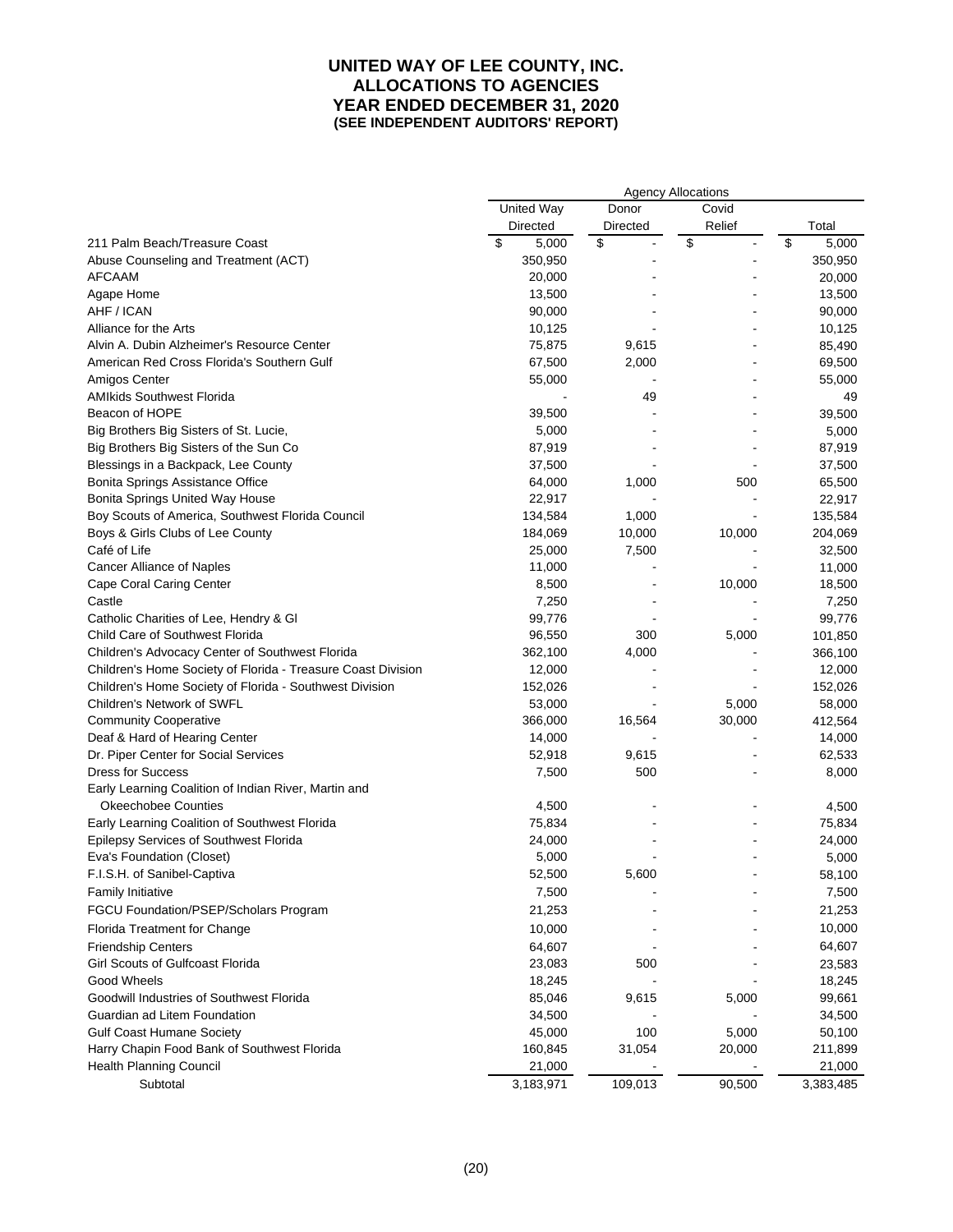### **UNITED WAY OF LEE COUNTY, INC. ALLOCATIONS TO AGENCIES (CONTINUED) YEAR ENDED DECEMBER 31, 2020 (SEE INDEPENDENT AUDITORS' REPORT)**

|                                                                 | <b>Agency Allocations</b> |           |                     |                 |
|-----------------------------------------------------------------|---------------------------|-----------|---------------------|-----------------|
|                                                                 | <b>United Way</b>         | Donor     |                     |                 |
|                                                                 | Directed                  | Directed  | <b>COVID Relief</b> | Total           |
| Subtotal from Previous Page                                     | \$3,183,971               | \$109,013 | \$<br>90,500        | 3,383,485<br>\$ |
| <b>Healthy Families</b>                                         | 13,000                    |           |                     | 13,000          |
| Healthy Start of Southwest Florida                              | 150,367                   |           |                     | 150,367         |
| Healthy Start Coalition, Okeechobee                             | 3,500                     |           |                     | 3,500           |
| <b>Helping People Succeed</b>                                   | 2,000                     |           |                     | 2,000           |
| <b>Hibiscus Children's Center</b>                               | 13,500                    |           |                     | 13,500          |
| <b>HOPE Clubhouse</b>                                           | 30,500                    |           | 4,500               | 35,000          |
| <b>Hope HealthCare Services</b>                                 | 85,500                    |           |                     | 85,500          |
| Hospice of Okeechobee                                           | 16,000                    |           |                     | 16,000          |
| Human Trafficking Awareness Partnerships                        | 16,857                    |           |                     | 16,857          |
| I WILL Mentorship Foundation                                    | 21,434                    | 4,000     |                     | 25,434          |
| <b>IMPACT For Developmental Education</b>                       | 129,000                   |           |                     | 129,000         |
| Interfaith Charities of South Lee                               | 75,000                    |           |                     | 75,000          |
| LARC                                                            | 258,000                   | 12,115    |                     | 270,115         |
| Lee County Human and Veteran Services                           | 28,000                    |           |                     | 28,000          |
| Lee County Legal Aid Society                                    | 99,000                    |           |                     | 99,000          |
|                                                                 |                           |           |                     | 25,000          |
| Lee County School District/Social Norming Project (Paper Check) | 25,000                    |           |                     |                 |
| <b>Lehigh Community Services</b>                                | 102,600                   |           | 1,000               | 103,600         |
| Lighthouse of SWFL                                              | 80,150                    | 9,615     |                     | 89,765          |
| Literacy Council of the Gulf Coast                              | 157,917                   |           |                     | 157,917         |
| <b>Lutheran Services</b>                                        | 25,000                    |           |                     | 25,000          |
| Martha's House                                                  | 17,000                    |           |                     | 17,000          |
| Meals of Hope                                                   | 15,000                    |           | 17,200              | 32,200          |
| Midwest Food Bank                                               | 15,000                    |           | 35,000              | 50,000          |
| Multiple Sclerosis Center of Southwest Florida                  | 12,500                    |           |                     | 12,500          |
| My Aunt's House                                                 | 10,500                    |           |                     | 10,500          |
| <b>NAMI Lee County</b>                                          | 64,000                    |           |                     | 64,000          |
| New Horizons of SWFL                                            | 35,419                    | 16,000    |                     | 51,419          |
| Okeechobee Educational Foundation                               | 2,000                     |           |                     | 2,000           |
| Our Mother's Home of Southwest Florida                          | 18,500                    |           |                     | 18,500          |
| PACE Center for Girls of Lee County                             | 36,750                    | 6,000     | 5,000               | 47,750          |
| Partners for Breast Cancer Care                                 | 38,000                    |           |                     | 38,000          |
| <b>Project Dentists Care</b>                                    | 94,000                    |           |                     | 94,000          |
| <b>Quality Life Center</b>                                      | 25,437                    | 6,500     |                     | 31,937          |
| Real Life Children's Ranch, Inc.                                | 15,000                    |           |                     | 15,000          |
| <b>RCMA</b>                                                     | 15,834                    |           |                     | 15,834          |
| SalusCare                                                       | 383,392                   | 9,615     |                     | 393,007         |
| The Salvation Army                                              | 75,000                    |           |                     | 75,000          |
| Salvation Army of Lee, Hendry & Glades, The                     | 261,800                   | 8,500     |                     | 270,300         |
| Shared Services Network of Okeechobee County                    | 6,400                     |           |                     | 6,400           |
| <b>Special Equestrians</b>                                      | 33,333                    |           |                     | 33,333          |
| Southwest Florida Free Pain Clinic                              | 16,667                    |           |                     | 16,667          |
| The Heights Center                                              | 57,500                    | 6,000     |                     | 63,500          |
| The Lee County Coalition for a Drug-Free Southwest Florida      | 5,818                     | 250       |                     | 6,068           |
| The Sky Family YMCA FM and Bonita                               | 146,677                   |           |                     | 146,677         |
| Treasure Coast Food Bank                                        | 9,500                     |           |                     | 9,500           |
| <b>Tykes and Teens</b>                                          | 5,000                     |           |                     | 5,000           |
| United Cerebral Palsy of Southwest Florida                      | 4,720                     |           |                     | 4,720           |
| Valerie's House                                                 | 18,500                    | 600       |                     | 19,100          |
| <b>Wellfit Girls</b>                                            | 6,250                     |           |                     | 6,250           |
|                                                                 |                           |           |                     |                 |
| Total                                                           | \$5,961,794               | \$188,209 | \$<br>153,200       | \$<br>6,303,203 |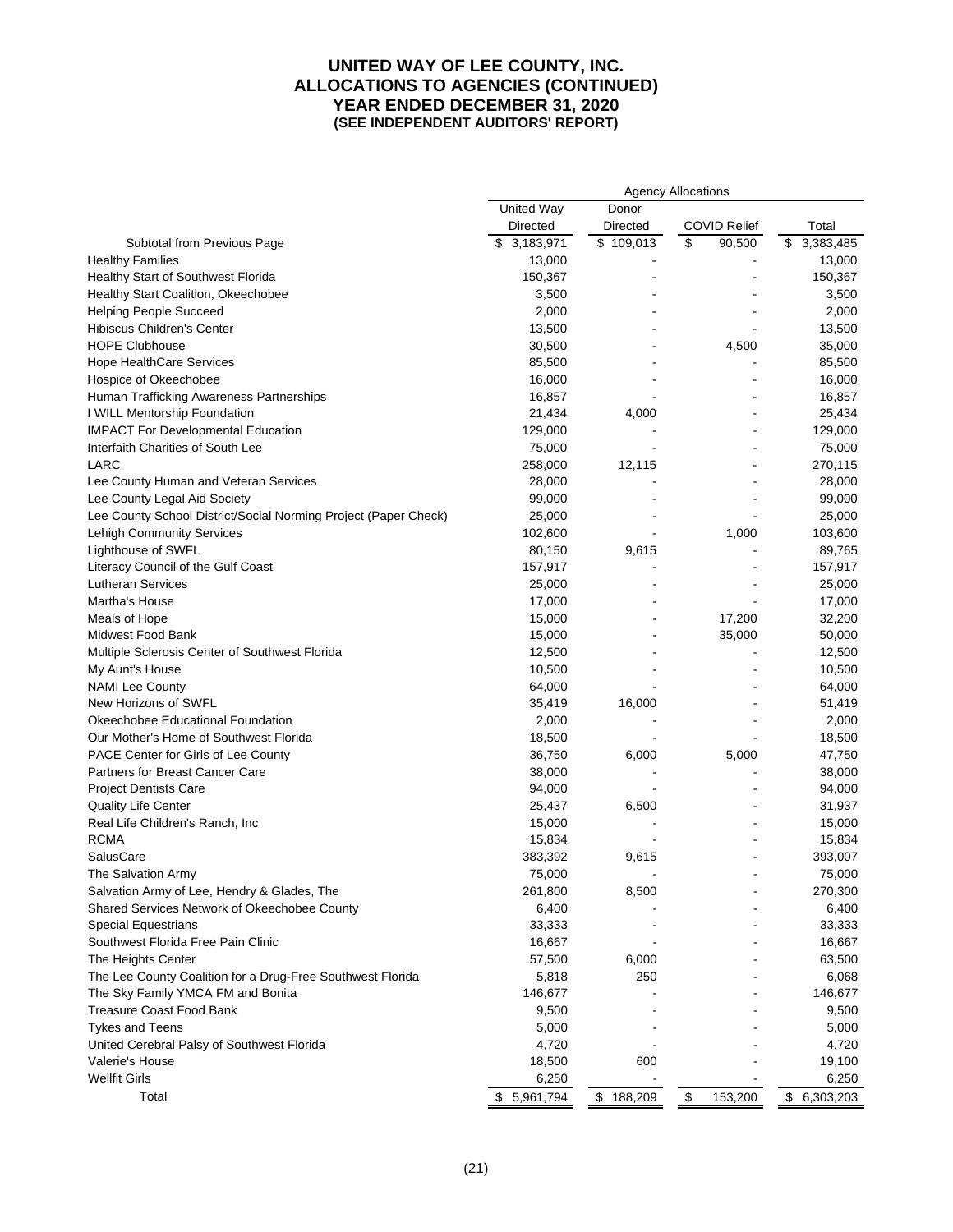

### **INDEPENDENT AUDITORS' REPORT ON INTERNAL CONTROL OVER FINANCIAL REPORTING AND ON COMPLIANCE AND OTHER MATTERS BASED ON AN AUDIT OF FINANCIAL STATEMENTS PERFORMED IN ACCORDANCE WITH GOVERNMENT AUDITING STANDARDS**

Board of Directors United Way of Lee County, Inc. Fort Myers, Florida

We have audited, in accordance with the auditing standards generally accepted in the United States of America and the standards applicable to financial audits contained in *Government Auditing Standards*  issued by the Comptroller General of the United States, the financial statements of United Way of Lee County, Inc., which comprise the statement of financial position as of December 31, 2020, and the related statements of activities, and cash flows for the year then ended, and the related notes to the financial statements, and have issued our report thereon dated March 11, 2022.

## **Internal Control Over Financial Reporting**

In planning and performing our audit of the financial statements, we considered United Way of Lee County, Inc.'s internal control over financial reporting (internal control) as a basis for designing audit procedures that are appropriate in the circumstances for the purpose of expressing our opinion on the financial statements, but not for the purpose of expressing an opinion on the effectiveness of United Way of Lee County, Inc.'s internal control. Accordingly, we do not express an opinion on the effectiveness of United Way of Lee County, Inc.'s internal control.

A *deficiency in internal control* exists when the design or operation of a control does not allow management or employees, in the normal course of performing their assigned functions, to prevent, or detect and correct, misstatements on a timely basis. A *material weakness* is a deficiency, or a combination of deficiencies, in internal control such that there is a reasonable possibility that a material misstatement of the entity's financial statements will not be prevented, or detected and corrected on a timely basis. A *significant deficiency* is a deficiency, or a combination of deficiencies, in internal control that is less severe than a material weakness, yet important enough to merit attention by those charged with governance.

Our consideration of internal control was for the limited purpose described in the first paragraph of this section and was not designed to identify all deficiencies in internal control that might be material weaknesses or significant deficiencies. Given these limitations, during our audit we did not identify any deficiencies in internal control that we consider to be material weaknesses. However, material weaknesses may exist that have not been identified.

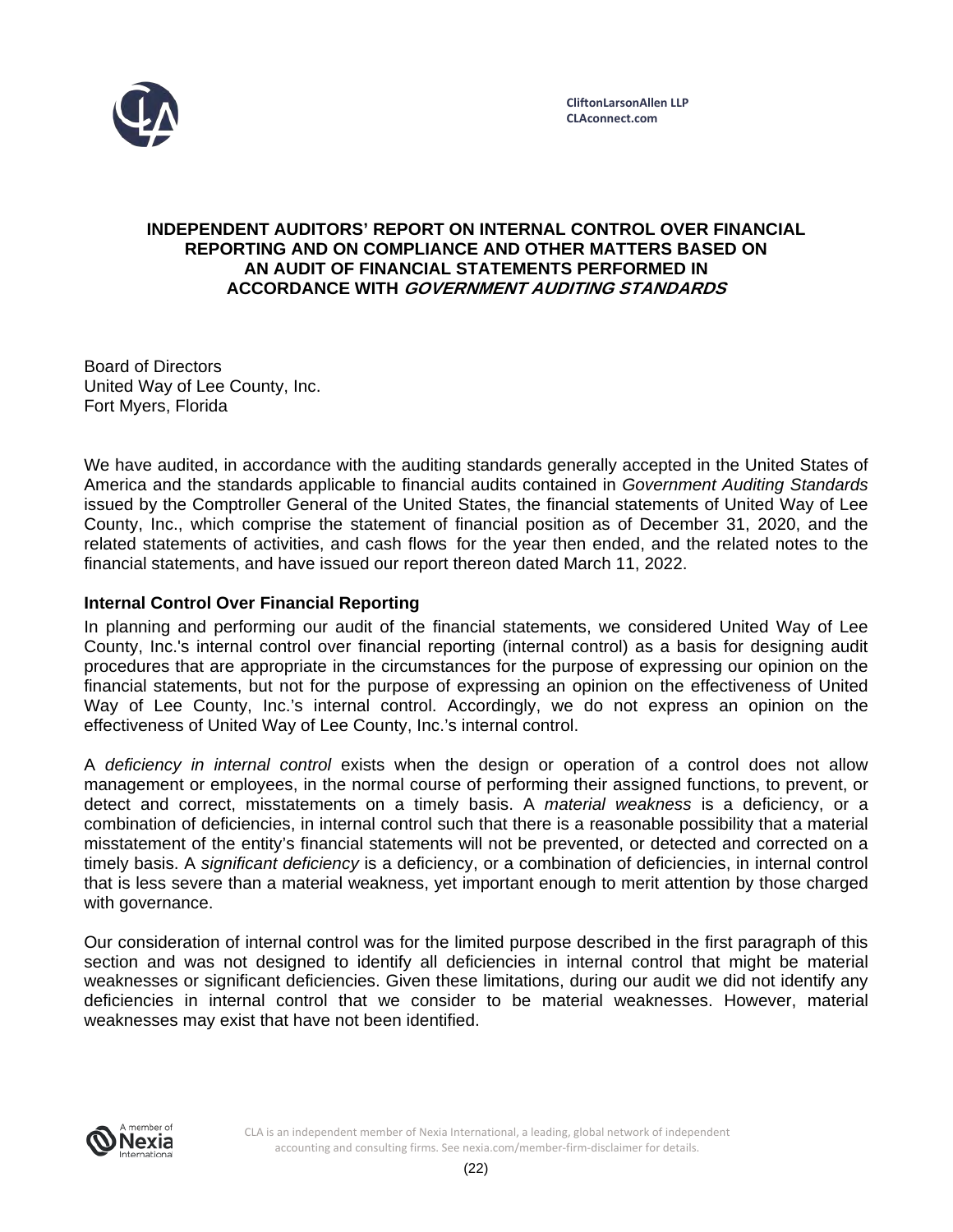### **Compliance and Other Matters**

As part of obtaining reasonable assurance about whether United Way of Lee County, Inc.'s financial statements are free from material misstatement, we performed tests of its compliance with certain provisions of laws, regulations, contracts, and grant agreements, noncompliance with which could have a direct and material effect on the financial statements. However, providing an opinion on compliance with those provisions was not an objective of our audit, and accordingly, we do not express such an opinion. The results of our tests disclosed no instances of noncompliance or other matters that are required to be reported under *Government Auditing Standards*.

### **Purpose of this Report**

The purpose of this report is solely to describe the scope of our testing of internal control and compliance and the results of that testing, and not to provide an opinion on the effectiveness of the entity's internal control or on compliance. This report is an integral part of an audit performed in accordance with *Government Auditing Standards* in considering the entity's internal control and compliance. Accordingly, this communication is not suitable for any other purpose.

Clifton Larson Allen LLP

# **CliftonLarsonAllen LLP**

Naples, Florida March 11, 2022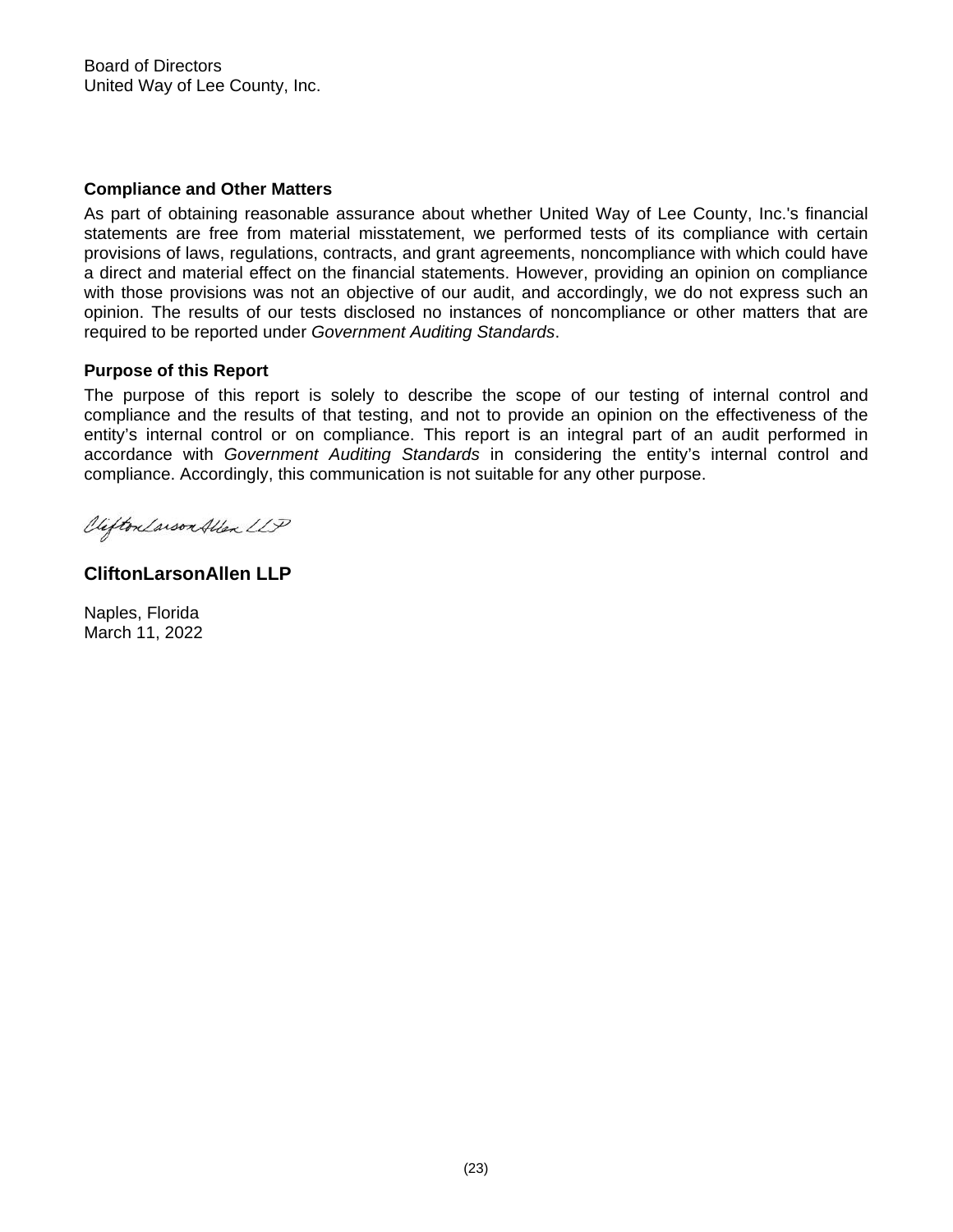

## **INDEPENDENT AUDITORS' REPORT ON COMPLIANCE FOR EACH MAJOR FEDERAL PROGRAM AND REPORT ON INTERNAL CONTROL OVER COMPLIANCE REQUIRED BY THE UNIFORM GUIDANCE**

Board of Directors United Way of Lee County, Inc. Fort Myers, Florida

# **Report on Compliance for Each Major Federal Program**

We have audited United Way of Lee County, Inc.'s (the Organization) compliance with the types of compliance requirements described in the *OMB Circular Compliance Supplement* that could have a direct and material effect on each of the Organization's major federal programs for the year ended December 31, 2020. The Organization's major federal programs are identified in the summary of auditors' results section of the accompanying schedule of findings and questioned costs.

# *Management's* **Responsibility for the Financial Statements**

Management is responsible for compliance with federal statutes, regulations, and the terms and conditions of its federal awards applicable to its federal programs.

## *Auditors' Responsibility*

Our responsibility is to express an opinion on compliance for each of the Organization's major federal programs based on our audit of the types of compliance requirements referred to above. We conducted our audit of compliance in accordance with auditing standards generally accepted in the United States of America; the standards applicable to financial audits contained in *Government Auditing Standards*, issued by the Comptroller General of the United States; and the audit requirements of Title 2 U.S. *Code of Federal Regulations Part 200, Uniform Administrative Requirements, Cost Principles, and Audit Requirements for Federal Awards* (Uniform Guidance). Those standards and the Uniform Guidance require that we plan and perform the audit to obtain reasonable assurance about whether noncompliance with the types of compliance requirements referred to above that could have a direct and material effect on a major federal program occurred. An audit includes examining, on a test basis, evidence about the Organization's compliance with those requirements and performing such other procedures as we considered necessary in the circumstances.

We believe that our audit provides a reasonable basis for our opinion on compliance for major federal programs. However, our audit does not provide a legal determination of the Organization's compliance.

## *Opinion on Each Major Federal Program*

In our opinion, the Organization complied, in all material respects, with the types of compliance requirements referred to above that could have a direct and material effect on each of its major federal programs for the year ended December 31, 2020.

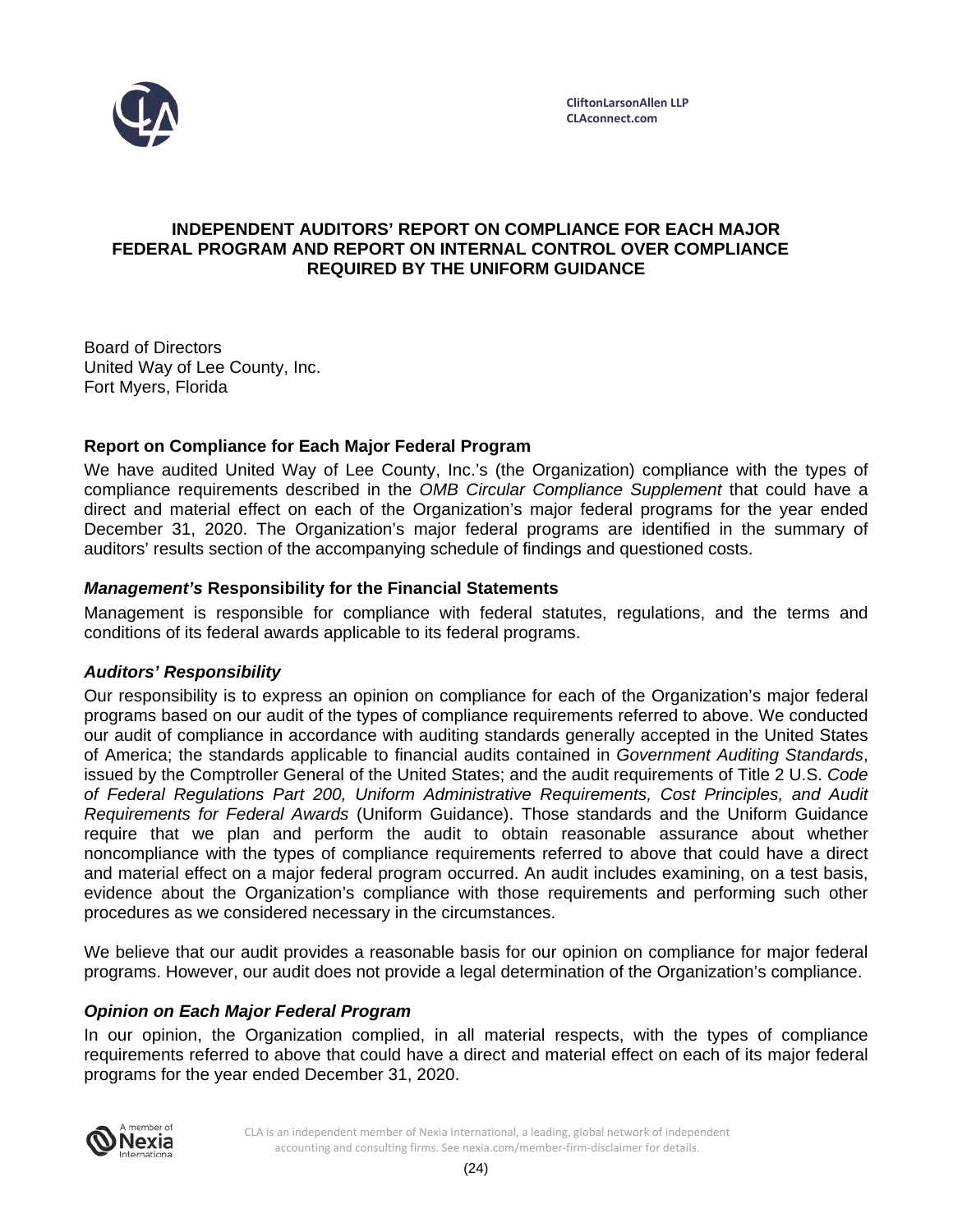## **Report on Internal Control Over Compliance**

Management of the Organization is responsible for establishing and maintaining effective internal control over compliance with the types of compliance requirements referred to above. In planning and performing our audit of compliance, we considered the Organization's internal control over compliance with the types of requirements that could have a direct and material effect on each major federal program to determine the auditing procedures that are appropriate in the circumstances for the purpose of expressing an opinion on compliance for each major federal program and to test and report on internal control over compliance in accordance with the Uniform Guidance, but not for the purpose of expressing an opinion on the effectiveness of internal control over compliance. Accordingly, we do not express an opinion on the effectiveness of the Organization's internal control over compliance.

A *deficiency in internal control over compliance* exists when the design or operation of a control over compliance does not allow management or employees, in the normal course of performing their assigned functions, to prevent, or detect and correct, noncompliance with a type of compliance requirement of a federal program on a timely basis. A *material weakness in internal control over compliance* is a deficiency, or a combination of deficiencies, in internal control over compliance, such that there is a reasonable possibility that material noncompliance with a type of compliance requirement of a federal program or state project will not be prevented, or detected and corrected, on a timely basis. A significant deficiency in internal control over compliance is a deficiency, or a combination of *deficiencies, in internal control over compliance* with a type of compliance requirement of a federal program that is less severe than a material weakness in internal control over compliance, yet important enough to merit attention by those charged with governance.

Our consideration of internal control over compliance was for the limited purpose described in the first paragraph of this section and was not designed to identify all deficiencies in internal control over compliance that might be material weaknesses or significant deficiencies.. We did not identify any deficiencies in internal control over compliance that we consider to be material weaknesses or significant deficiencies. However, material weaknesses may exist that have not been identified.

The purpose of this report on internal control over compliance is solely to describe the scope of our testing of internal control over compliance and the results of that testing based on the requirements of the Uniform Guidance. Accordingly, this report is not suitable for any other purpose.

Clifton Larson Allen LLP

# **CliftonLarsonAllen LLP**

Naples, Florida March 11, 2022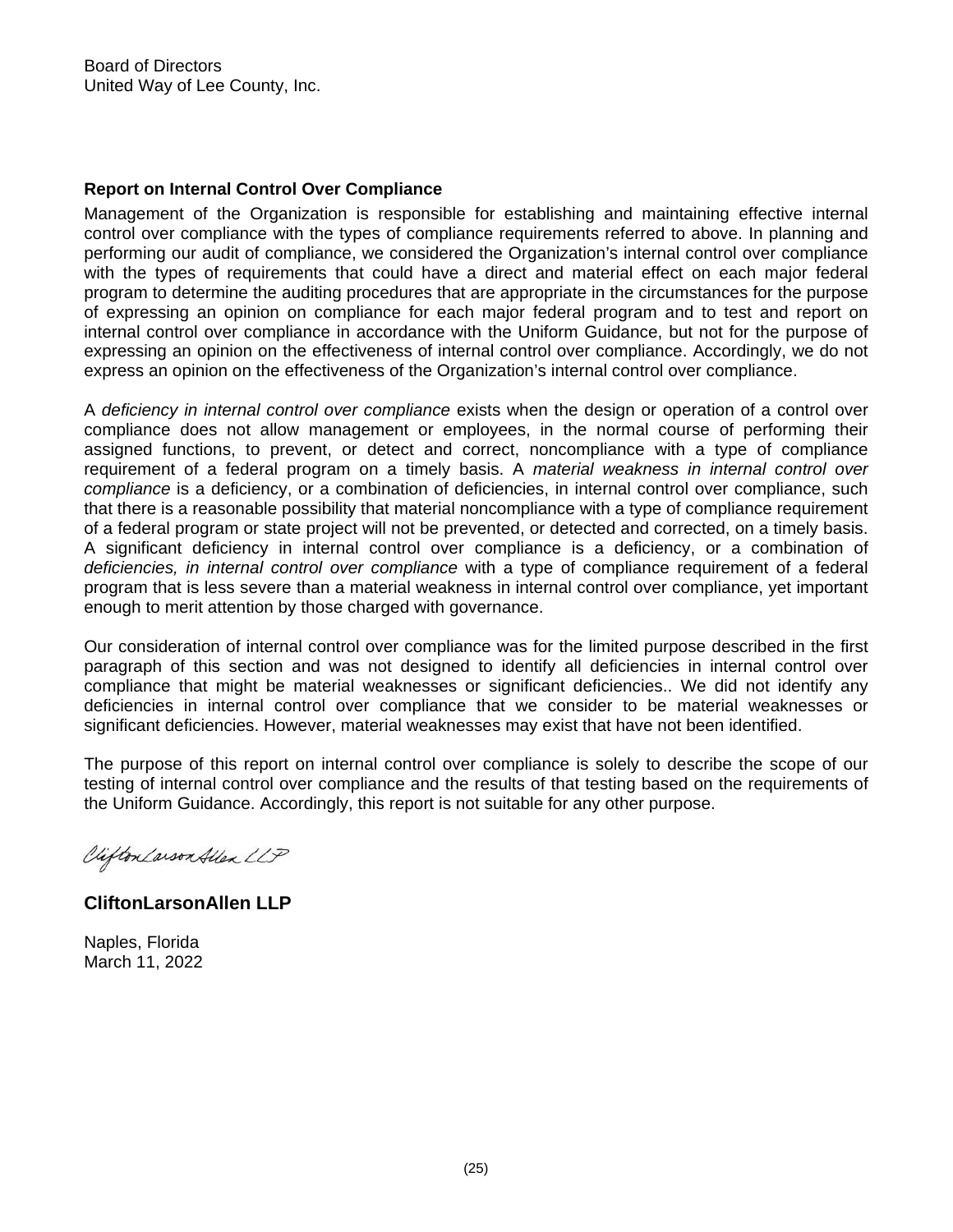## **UNITED WAY OF LEE COUNTY, INC. SCHEDULE OF EXPENDITURES OF FEDERAL AWARDS YEAR ENDED DECEMBER 31, 2020**

| <b>FEDERAL</b><br>Pass-through Entity<br>Federal Program | <b>CFDA</b><br><b>NUMBER</b> | Contract<br>Gant<br><b>NUMBER</b> | Federal<br>Expenditures |
|----------------------------------------------------------|------------------------------|-----------------------------------|-------------------------|
| <b>U.S. DEPARTMENT OF THE TREASURY</b>                   |                              |                                   |                         |
| Passed Through Lee County, FL                            |                              |                                   |                         |
| <b>COVID-19 Coronavirus Relief Fund</b>                  | 21.019                       | <b>SLT0050</b>                    | \$<br>2,037,573         |
| <b>COVID-19 Coronavirus Relief Fund</b>                  | 21.019                       | 102470                            | 49,950                  |
| Direct                                                   |                              |                                   |                         |
| Volunteer Tax Assistance (VITA)                          | 21.009                       | 19VITA0013                        | 53,457                  |
| Volunteer Tax Assistance (VITA)                          | 21.009                       | 21VITA0047                        | 29,152                  |
| Total Programs - U.S. Department of Treasury             |                              |                                   | 2,170,133               |
| <b>U.S. FEDERAL EMERGENCY MANAGEMENT AGENCY</b>          |                              |                                   |                         |
| Passed Through FL Department of Children and Families    |                              |                                   |                         |
| <b>FEMA Crisis Counseling Program</b>                    | 93.982                       | LH809                             | 71,405                  |
| Direct                                                   |                              |                                   |                         |
| Emergency Food and Shelter National Board Program        | 97.024                       |                                   | 11,922                  |
| Total Programs - U.S. Federal Emergency                  |                              |                                   |                         |
| <b>Management Agency</b>                                 |                              |                                   | 83,326                  |
| <b>U.S. DEPARTMENT OF HEATLH AND HUMAN SERVICES</b>      |                              |                                   |                         |
| Passed Through Crisis Center of Tampa Bay                |                              |                                   |                         |
| <b>MYFLVET</b>                                           | 93.959                       | <b>MFVDCF</b>                     | 28,832                  |
| Passed Through Health Planning Council of SWFL, Inc.     |                              |                                   |                         |
| Affordable Care Act Navigator                            | 93.332                       | NAVCA190357-01-DD                 | 2,542                   |
| Total Programs - U.S. Department of Health               |                              |                                   |                         |
| and Human Services                                       |                              |                                   | 31,374                  |
| <b>U.S. STATE DEPARTMENT OF CHILDREN AND FAMILIES</b>    |                              |                                   |                         |
| Passed Through Crisis Center of Tampa Bay                |                              |                                   |                         |
| <b>MYFLVET</b>                                           | 93.959                       | <b>MFVDCF</b>                     | 82,876                  |
| Total Programs - U.S. Department of Children             |                              |                                   |                         |
| and Families                                             |                              |                                   | 82,876                  |
|                                                          |                              |                                   |                         |
| <b>Total Expenditures of Federal Awards</b>              |                              |                                   | \$<br>2,367,710         |
|                                                          |                              |                                   |                         |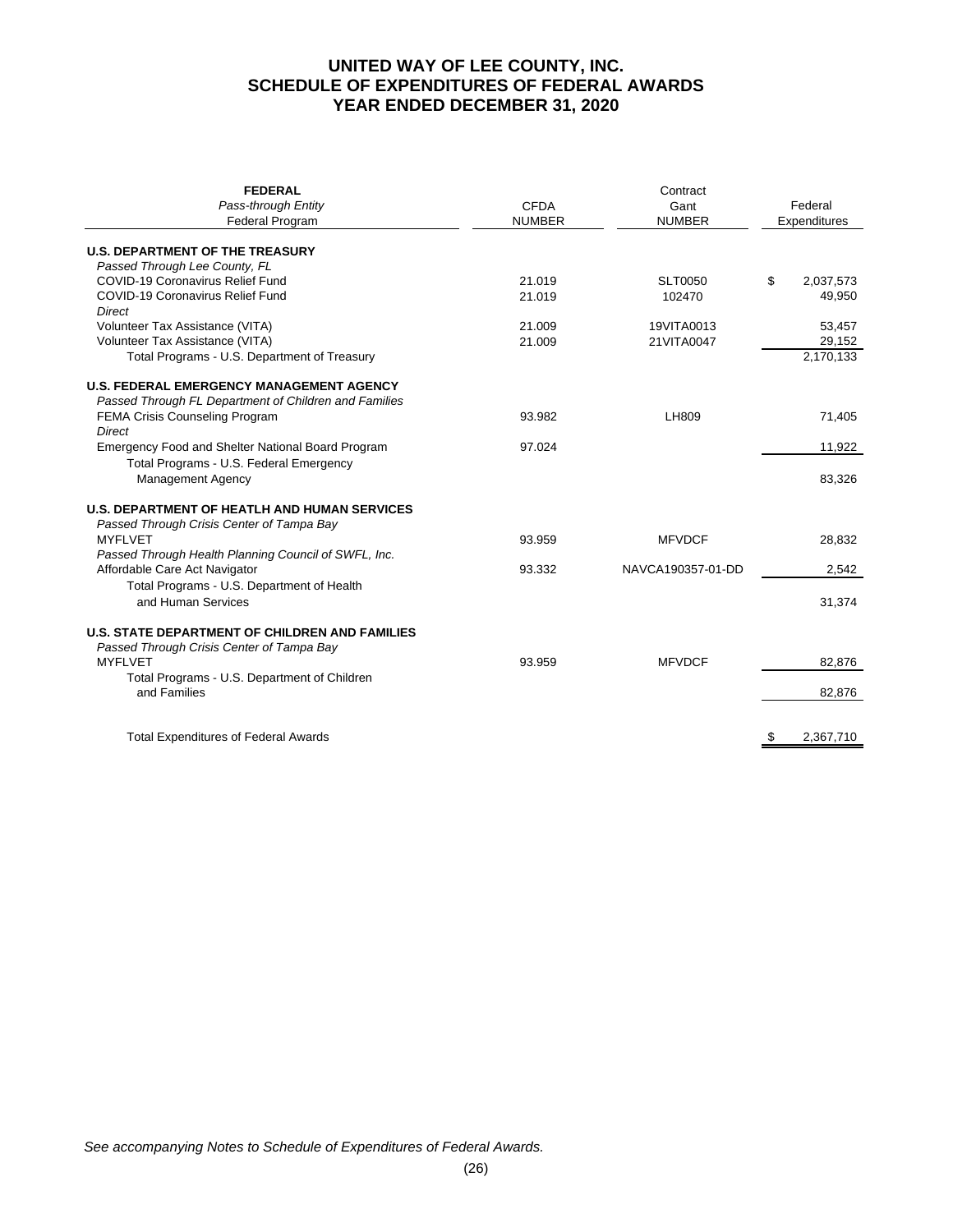### **UNITED WAY OF LEE COUNTY, INC. NOTES TO SCHEDULE OF EXPENDITURES OF FEDERAL AWARDS DECEMBER 31, 2020**

### **NOTE 1 BASIS OF PRESENTATION**

The accompanying schedule of expenditures of federal awards (the "Schedule") includes the federal award activity of Example Entity under programs of the federal government for the year ended December 31, 2020. The information in this Schedule is presented in accordance with the requirements of 2 CFR Part 200, *Uniform Administrative Requirements, Cost Principles, and Audit Requirements for Federal Awards* (Uniform Guidance)*.* Because the Schedule presents only a selected portion of the operations of Example Entity, it is not intended to and does not present the financial position, changes in net assets, or cash flows of Example Entity.

## **NOTE 2 SUMMARY OF SIGNIFICANT ACCOUNTING POLICIES**

Expenditures reported on the Schedule are reported on the accrual basis of accounting. Such expenditures are recognized following the cost principles contained in the Uniform Guidance for all awards with the exception of Assistance Listing 21.019, which follows criteria determined by the Department of Treasury for allowability of costs. Under these principles, certain types of expenditures are not allowable or are limited as to reimbursement. Negative amounts shown on the Schedule represent adjustments or credits made in the normal course of business to amounts reported as expenditures in prior years. The Organization has not elected to use the 10% de minimis indirect cost rate as allowed under the Uniform Guidance. During the year ended December 31, 2020, there were no funds passed through to sub recipients.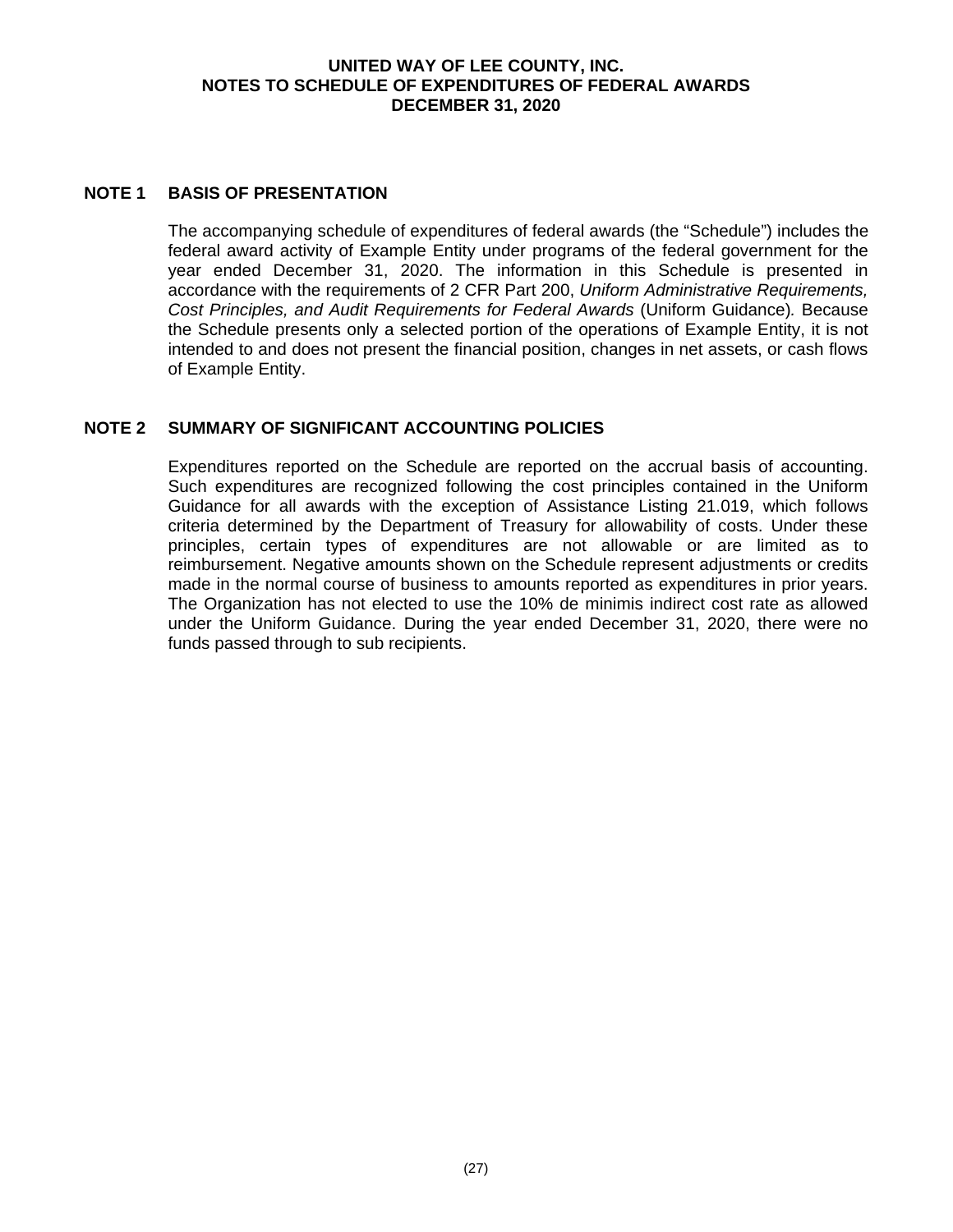## **UNITED WAY OF LEE COUNTY, INC. SCHEDULE OF FINDINGS AND QUESTIONED COSTS YEAR ENDED DECEMBER 31, 2020**

# *Section I – Summary of Auditors' Results*

## *Financial Statements*

|    | 1. Type of auditors' report issued:                                                                             | Unmodified                                                                                                      |            |                                                                                                                                                                                                                                                                                                                                                                                                                                   |                      |
|----|-----------------------------------------------------------------------------------------------------------------|-----------------------------------------------------------------------------------------------------------------|------------|-----------------------------------------------------------------------------------------------------------------------------------------------------------------------------------------------------------------------------------------------------------------------------------------------------------------------------------------------------------------------------------------------------------------------------------|----------------------|
| 2. | Internal control over financial reporting:                                                                      |                                                                                                                 |            |                                                                                                                                                                                                                                                                                                                                                                                                                                   |                      |
|    | Material weakness(es) identified?<br>$\bullet$                                                                  | and the vest of the vest of the state of the state of the state of the state of the state of the state of the s |            | <u>_____ x_</u> ____ no                                                                                                                                                                                                                                                                                                                                                                                                           |                      |
|    | Significant deficiency(ies) identified<br>$\bullet$<br>that are not considered to be<br>material weakness (es)? |                                                                                                                 | _yes       |                                                                                                                                                                                                                                                                                                                                                                                                                                   | x ____ none reported |
|    | 3. Noncompliance material to financial<br>statements noted?                                                     |                                                                                                                 | _yes       | $\mathsf{X}$ and $\mathsf{X}$ and $\mathsf{X}$ are $\mathsf{X}$ and $\mathsf{X}$ are $\mathsf{X}$ and $\mathsf{X}$ are $\mathsf{X}$ and $\mathsf{X}$ are $\mathsf{X}$ and $\mathsf{X}$ are $\mathsf{X}$ and $\mathsf{X}$ are $\mathsf{X}$ and $\mathsf{X}$ are $\mathsf{X}$ and $\mathsf{X}$ are                                                                                                                                  | no                   |
|    | <b>Federal Awards</b>                                                                                           |                                                                                                                 |            |                                                                                                                                                                                                                                                                                                                                                                                                                                   |                      |
|    | 1. Internal control over major federal programs:                                                                |                                                                                                                 |            |                                                                                                                                                                                                                                                                                                                                                                                                                                   |                      |
|    | Material weakness(es) identified?<br>$\bullet$                                                                  |                                                                                                                 | <b>ves</b> | $\boldsymbol{\mathsf{X}}$ and $\boldsymbol{\mathsf{X}}$ and $\boldsymbol{\mathsf{X}}$ and $\boldsymbol{\mathsf{X}}$ and $\boldsymbol{\mathsf{X}}$ and $\boldsymbol{\mathsf{X}}$ and $\boldsymbol{\mathsf{X}}$ and $\boldsymbol{\mathsf{X}}$ and $\boldsymbol{\mathsf{X}}$ and $\boldsymbol{\mathsf{X}}$ and $\boldsymbol{\mathsf{X}}$ and $\boldsymbol{\mathsf{X}}$ and $\boldsymbol{\mathsf{X}}$ and $\boldsymbol{\mathsf{X}}$ a | no                   |
|    | Significant deficiency (ies) identified<br>٠<br>that are not considered to be<br>material weakness(es)?         |                                                                                                                 | yes        | $\boldsymbol{\mathsf{X}}$ and $\boldsymbol{\mathsf{X}}$ and $\boldsymbol{\mathsf{X}}$ and $\boldsymbol{\mathsf{X}}$ are set of $\boldsymbol{\mathsf{X}}$ and $\boldsymbol{\mathsf{X}}$ and $\boldsymbol{\mathsf{X}}$ are set of $\boldsymbol{\mathsf{X}}$ and $\boldsymbol{\mathsf{X}}$ are set of $\boldsymbol{\mathsf{X}}$ and $\boldsymbol{\mathsf{X}}$ are set of $\boldsymbol{\mathsf{X}}$ and                               | none reported        |
|    | 2. Type of auditors' report issued on<br>compliance for major federal programs<br>and state projects:           | Unmodified                                                                                                      |            |                                                                                                                                                                                                                                                                                                                                                                                                                                   |                      |
|    | 3. Any audit findings disclosed that are required<br>to be reported in accordance with<br>the Uniform Guidance? |                                                                                                                 | yes        | $\mathsf{X}$                                                                                                                                                                                                                                                                                                                                                                                                                      | no                   |